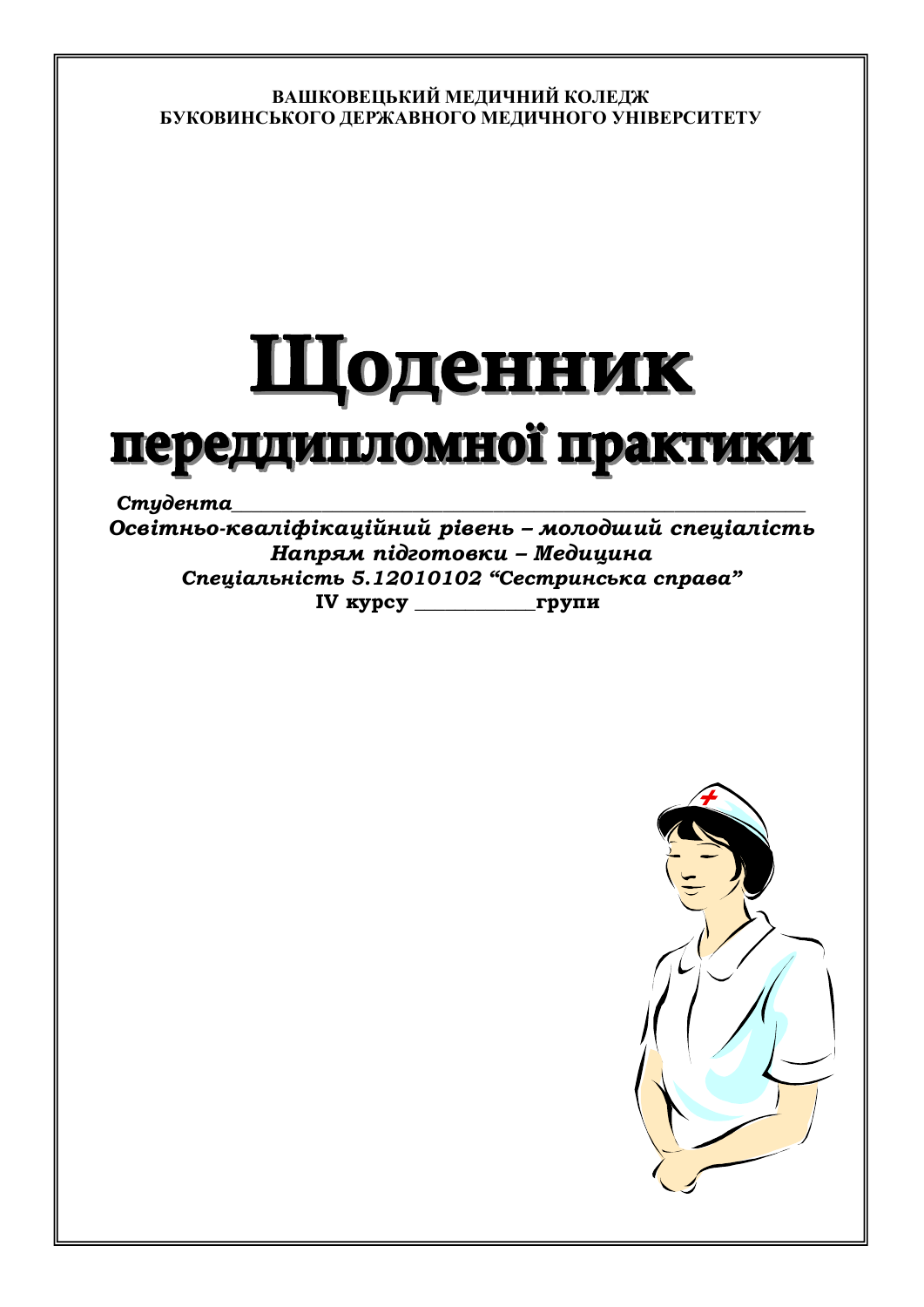| Студент                                                                                                                                                                                                                                                                         |            |
|---------------------------------------------------------------------------------------------------------------------------------------------------------------------------------------------------------------------------------------------------------------------------------|------------|
| (прізвище, ім'я, по батькові)                                                                                                                                                                                                                                                   |            |
| прибув на підприємство, організацію,<br><b>установу</b> <u>дажнице с постановите с постановите с</u> постановите с постановите с постановите с постановите с постановите с постановите с постановите с постановите с постановите с постановите с постановите с постановите с по |            |
| Печатка<br><u>"  "</u><br>підприємства, організації, установи                                                                                                                                                                                                                   | $20$ року  |
| (посада, прізвище та ініціали відповідальної особи)<br>(підпис)                                                                                                                                                                                                                 |            |
| Вибув з підприємства, організації,<br>установи                                                                                                                                                                                                                                  |            |
| Печатка<br>$\begin{array}{c}\n\text{} \\ \text{} \\ \hline\n\end{array}$<br>Підприємства, організації, установи                                                                                                                                                                 | 20<br>року |
| (посада, прізвище та ініціали відповідальної особи)<br>(підпис)                                                                                                                                                                                                                 |            |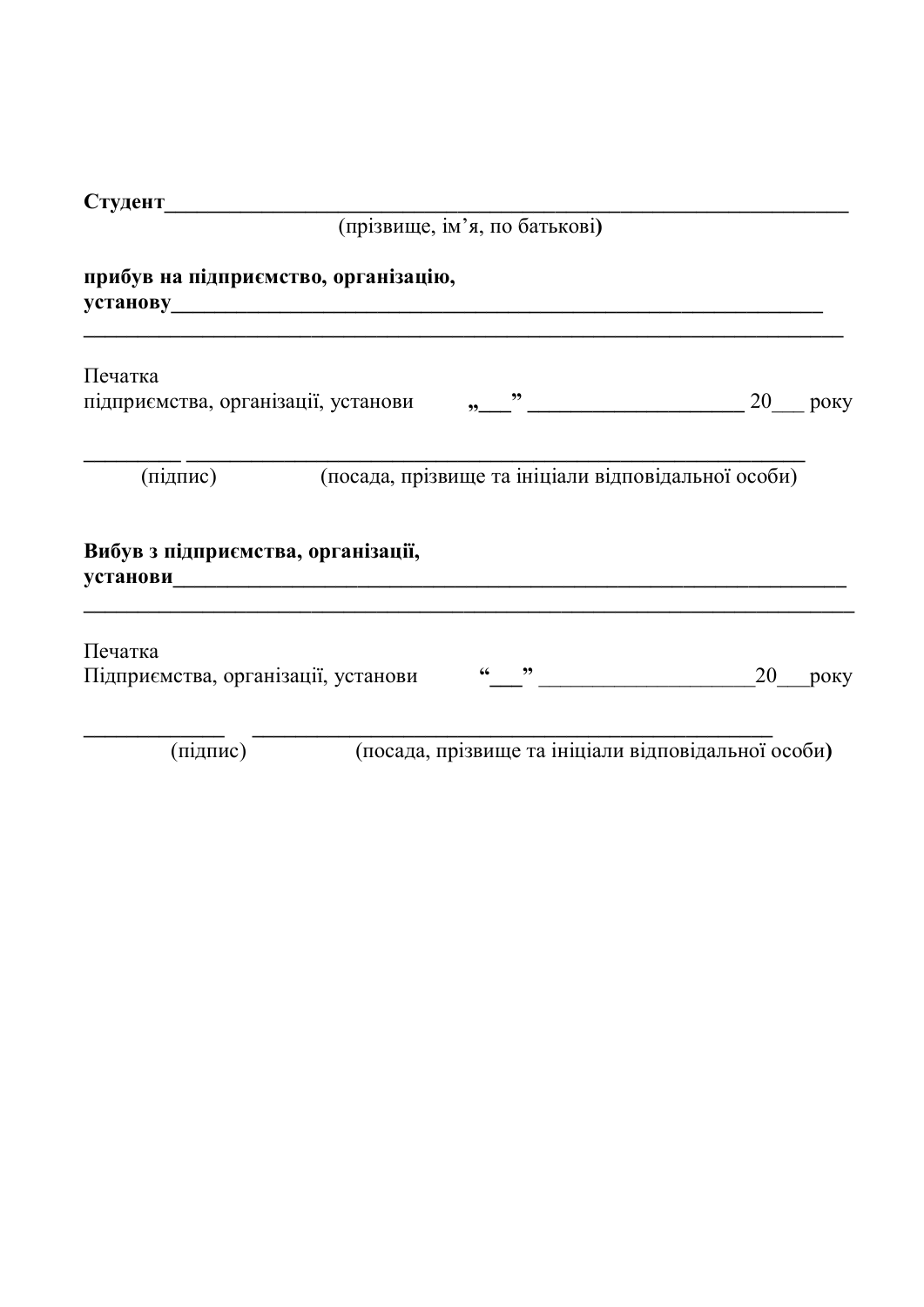При проведенні практики слід керуватися навчальним планом, програмами, діючими наказами Міністерства освіти і науки України та Міністерства охорони здоров'я України, Положенням про проведення практики.

Практика студентів Вашковецького медичного коледжу Буковинського державного медичного університету є невід'ємною складовою частиною процесу підготовки молодших медичних спеціалістів. Під час проходження практики 1/3 від загального обсягу часу виділяється на самостійну роботу, яка включає удосконалення недостатньо засвоєних практичних навичок, роботу в бібліотеці, написання історій хвороби, санітарно-освітню роботу.

Умовою якісної підготовки студентів під час практики є дотримання єдиних вимог до техніки виконання маніпуляцій. Тривалість робочого тижня становить 36 годин і 18 годин для самостійної роботи. На період практики студенти розподіляються на робочі місця медичної сестри за графіком.

Медсестринська переддипломна практика є завершальним етапом підготовки меличної сестри. Вона проволиться після закінчення теоретичного і практичного навчання з різних розділів клінічного медсестринства та успішного складання заліків, іспитів, які передбачені навчальним планом.

За навчальним планом тривалість практики становить:

|                           | Тривалість практики   | Вид контролю        |                      |                           |
|---------------------------|-----------------------|---------------------|----------------------|---------------------------|
| Вид практики              | Загальна<br>кількість | Робота в<br>ЛПЗ     | Самостійна<br>робота |                           |
| Переддипломна<br>практика | 6 тиж.                | 6 тиж. (216<br>год) | $108$ год            | Диференційований<br>залік |

#### Метою практики  $\varepsilon$ :

- Закріплення та поглиблення теоретичних знань, з спеціальних клінічних предметів.
- Удосконалення професійних мед сестринських навичок та вмінь зі спеціальності.
- Здіснення диференційованого догляду за пацієнтами з різними хворобами.
- Підготовка до майбутньої самостійної роботи медичної сестри.

Самостійно і під контролем медичних сестер студенти виконують обов'язкові практичні навички, оцінюють стан здоров'я пацієнтів, планують та здійснюють догляд за пацієнтами, беруть участь у наданні невідкладної допомоги, закріплюють навички роботи з оформлення мед сестринської документації.

Разом з лікарем та досвідченими медсестрами проводять профілактичну, патронажну роботу, беруть участь у огляді й обстеженні дітей різних вікових груп, вивчають роботу медичних сестер з організацій і проведення профілактичних щеплень.

#### Обов'язки студентів на практиці:

- своєчасно прибути на базу практики;
- вивчити та суворо дотримуватись правил охорони праці, техніки безпеки і виробничої санітарії;
- виконувати всі завдання, що передбачаються програмою практики та правилами внутрішнього розпорядку лікувально-профілактичної установи;
- подати в училище щоденник практики, характеристику та індивідуально виконану роботу;
- відповідати за виконану роботу та її результатами на рівні з штатними працівниками лікувальної установи;
- брати активну участь у суспільному житті колективу лікарні;
- по закінченні практики брати участь у підсумковій конференції;
- дотримуватись правил медичної етики;
- проводити санітарно-освітню роботу з хворими та їх родичами;
- своєчасно скласти звіт з практики.

#### Методичні рекомендації щодо ведення щоденника

- √ на першій сторінці щоденника розміщається графік проходження практики;
- ◆ ущоденнику по датах зазначається кількість виконаних маніпуляцій;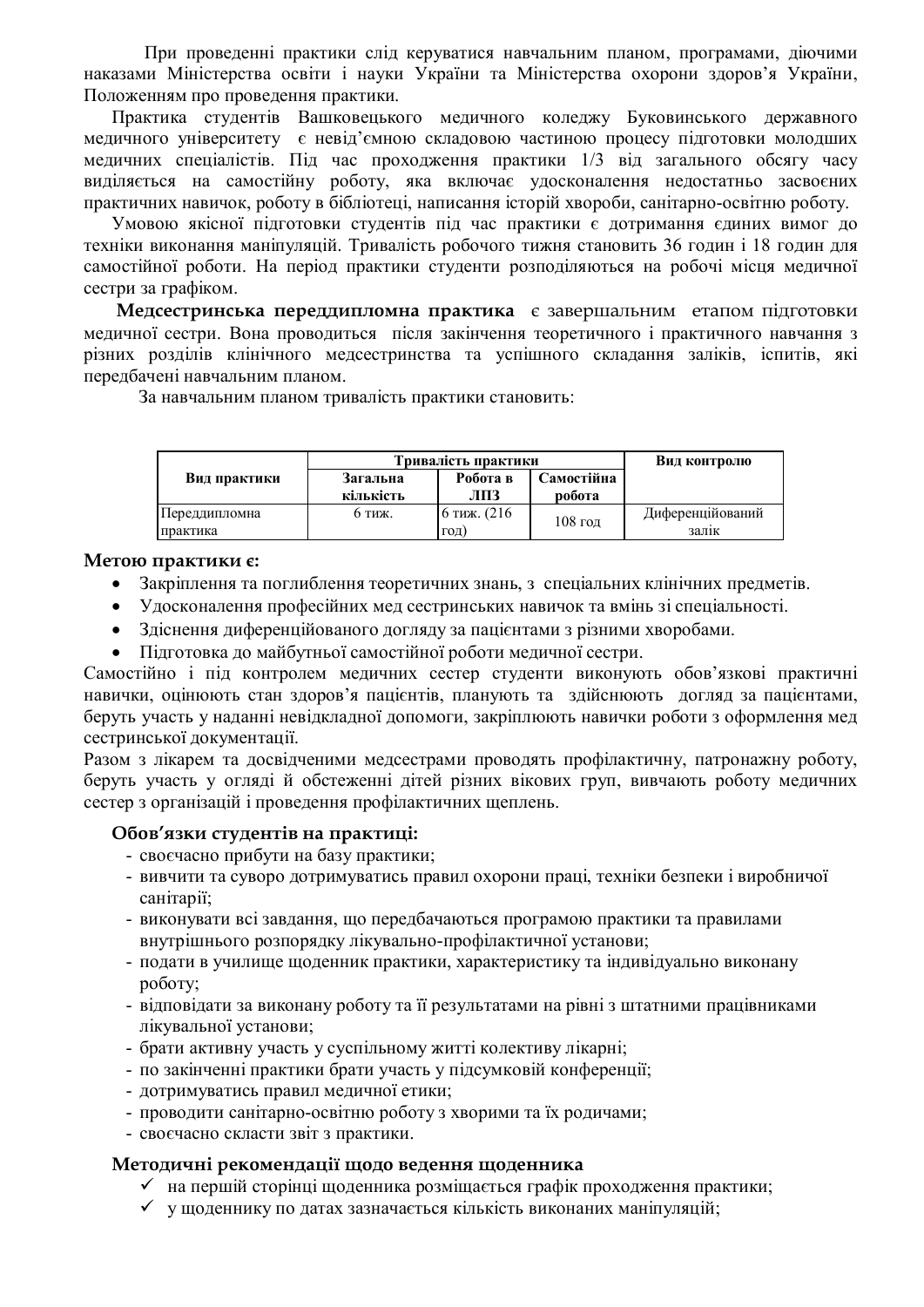◆ якість роботи щоденно оцінює безпосередній керівник практики;

√ після проходження практики студент складає текстовий та цифровий звіти про проходження практики

◆ в текстовому звіті відмічаються: виконання програми практики, участь у суспільному житті бази практики, ставлення персоналу лікувального закладу до практики і практикантів, позитивні сторони практики, негативні сторони практики, пропозиції студентів щодо покращення організації практики та якості підготовки; в цифровому звіті підводиться підсумок самостійно виконаних навичок, маніпуляцій, завдань за період практики.

| $N_2$<br>$3/\Pi$ | $100$ $\mu$<br>Вид та розділ практики          |                     | Тривалість практики в ЛПЗ |                           | Самостійна<br>робота (год) |
|------------------|------------------------------------------------|---------------------|---------------------------|---------------------------|----------------------------|
|                  |                                                | кількість<br>тижнів | кількість<br>днів         | кількість<br><b>ГОДИН</b> |                            |
| 1.               | Медсестринство у внутрішній<br>медицині:       |                     |                           |                           |                            |
|                  | Усього                                         | $\overline{2}$      | 12                        | 72                        | 36                         |
|                  | Стаціонар                                      | 1                   | 6                         | 36                        |                            |
|                  | Поліклініка (амбулаторія сімейної<br>медицини) | 1                   | 6                         | 36                        |                            |
| 2.               | Медсестринство в хірургії:                     |                     |                           |                           |                            |
|                  | Усього                                         | $\overline{2}$      | 12                        | 72                        | 36                         |
|                  | Стаціонар                                      | 1                   | 6                         | 36                        |                            |
|                  | Поліклініка (амбулаторія сімейної<br>медицини) | 1                   | 6                         | 36                        |                            |
| 3.               | Медсестринство в педіатрії:                    |                     |                           |                           |                            |
|                  | Усього                                         | $\overline{2}$      | 12                        | 72                        | 36                         |
|                  | Стаціонар                                      | 1                   | 6                         | 36                        |                            |
|                  | Поліклініка (амбулаторія сімейної<br>медицини) | 1                   | 6                         | 36                        |                            |
|                  | Усього                                         | 6                   | 36                        | 216                       | 108                        |
|                  | Стаціонар                                      | 3                   | 18                        | 108                       |                            |
|                  | Поліклініка (амбулаторія сімейної<br>медицини) | 3                   | 18                        | 108                       |                            |

#### $\Pi$ ерелік віллілень і розполіл часу

**Індивідуальний графік проходження практики** 

| Герапевтичне відділення |           | Хірургічне відділення   |  | Педіатричне відділення |          |  |
|-------------------------|-----------|-------------------------|--|------------------------|----------|--|
| поліклініка             | стаціонар | поліклініка<br>сташонар |  | поліклініка            | сташонар |  |
|                         |           |                         |  |                        |          |  |
|                         |           |                         |  |                        |          |  |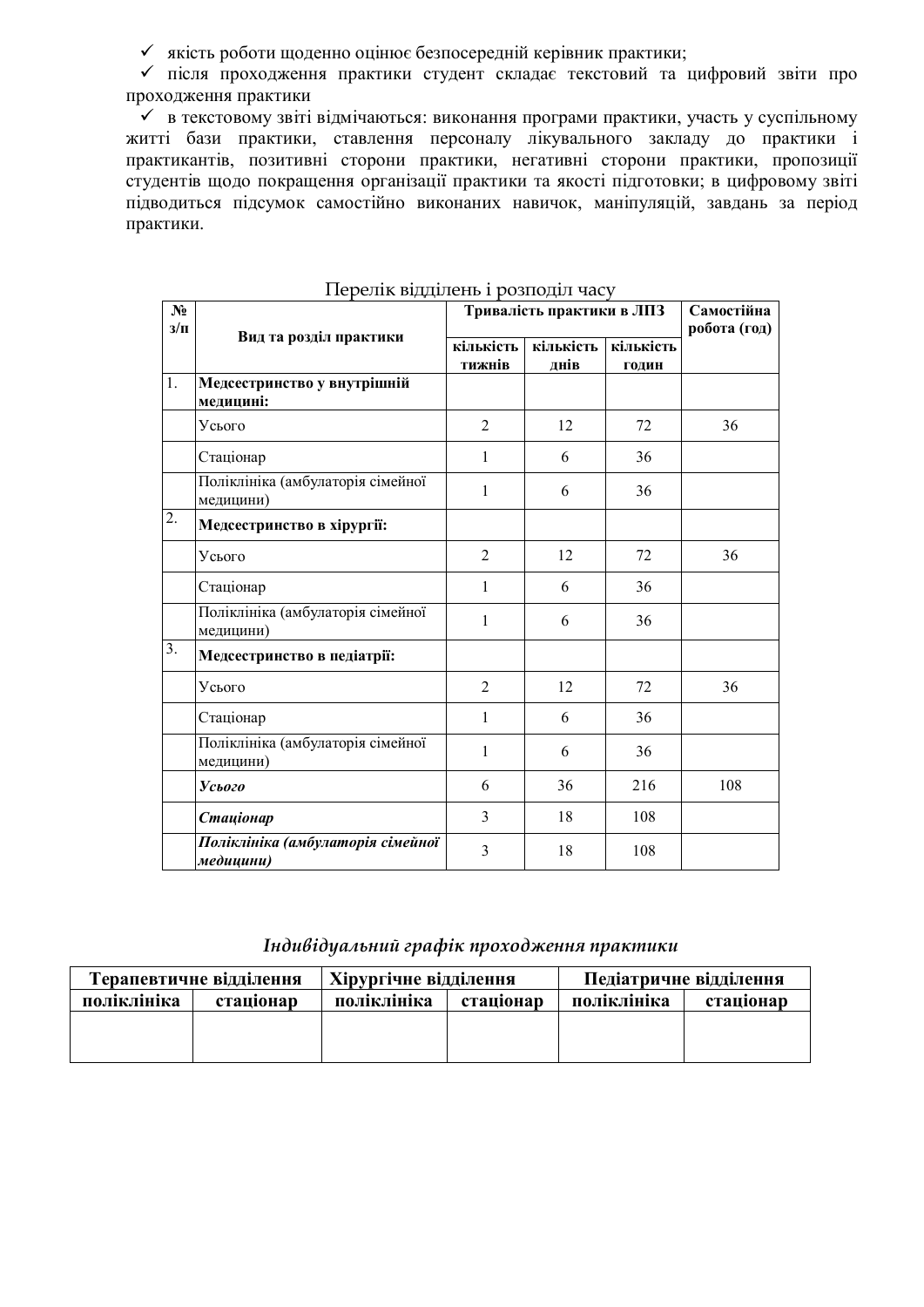# *ȇȜȒȓțțȖȗȑȞȎȢȳȘȞȜȏȜȠȖȟȠȡȒȓțȠȎțȎȝȞȎȘȠȖȤȳ*

| Дата | Час початку<br>роботи | Підпис<br>безпосереднього<br>керівника | Час закінчення<br>роботи | Підпис<br>безпосереднього<br>керівника |
|------|-----------------------|----------------------------------------|--------------------------|----------------------------------------|
|      |                       |                                        |                          |                                        |
|      |                       |                                        |                          |                                        |
|      |                       |                                        |                          |                                        |
|      |                       |                                        |                          |                                        |
|      |                       |                                        |                          |                                        |
|      |                       |                                        |                          |                                        |

# Робота в поліклініці терапевтичного профілю

# Робота в стаціонарі і терапевтичного профілю

| Дата | Час початку<br>роботи | Підпис<br>безпосереднього<br>керівника | Час закінчення<br>роботи | Підпис<br>безпосереднього<br>керівника |
|------|-----------------------|----------------------------------------|--------------------------|----------------------------------------|
|      |                       |                                        |                          |                                        |
|      |                       |                                        |                          |                                        |
|      |                       |                                        |                          |                                        |
|      |                       |                                        |                          |                                        |
|      |                       |                                        |                          |                                        |
|      |                       |                                        |                          |                                        |

# Робота в поліклініці хірургічного профілю

| Дата | Час початку<br>роботи | Підпис<br>безпосереднього<br>керівника | Час закінчення<br>роботи | Підпис<br>безпосереднього<br>керівника |
|------|-----------------------|----------------------------------------|--------------------------|----------------------------------------|
|      |                       |                                        |                          |                                        |
|      |                       |                                        |                          |                                        |
|      |                       |                                        |                          |                                        |
|      |                       |                                        |                          |                                        |
|      |                       |                                        |                          |                                        |
|      |                       |                                        |                          |                                        |

Робота в стаціонарі хірургічного профілю

| Дата | Час початку<br>роботи | Підпис<br>безпосереднього<br>керівника | Час закінчення<br>роботи | Підпис<br>безпосереднього<br>керівника |
|------|-----------------------|----------------------------------------|--------------------------|----------------------------------------|
|      |                       |                                        |                          |                                        |
|      |                       |                                        |                          |                                        |
|      |                       |                                        |                          |                                        |
|      |                       |                                        |                          |                                        |
|      |                       |                                        |                          |                                        |
|      |                       |                                        |                          |                                        |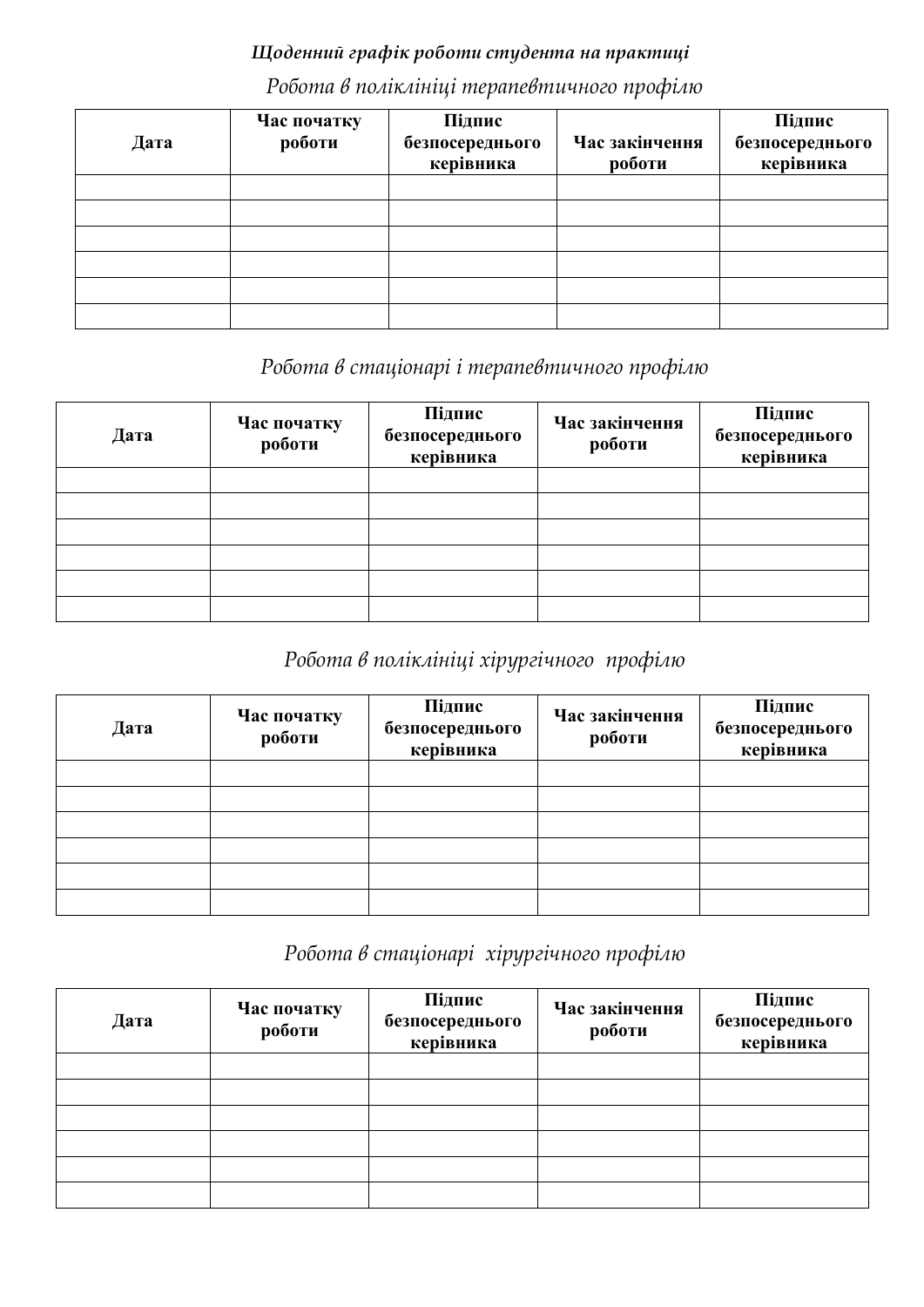# Робота в дитячій поліклініці

| Дата | Час початку<br>роботи | Підпис<br>безпосереднього<br>керівника | Час закінчення<br>роботи | Підпис<br>безпосереднього<br>керівника |
|------|-----------------------|----------------------------------------|--------------------------|----------------------------------------|
|      |                       |                                        |                          |                                        |
|      |                       |                                        |                          |                                        |
|      |                       |                                        |                          |                                        |
|      |                       |                                        |                          |                                        |
|      |                       |                                        |                          |                                        |
|      |                       |                                        |                          |                                        |

# Робота в педіатричному стаціонарі

| Дата | Час початку<br>роботи | Підпис<br>безпосереднього<br>керівника | Час закінчення<br>роботи | Підпис<br>безпосереднього<br>керівника |
|------|-----------------------|----------------------------------------|--------------------------|----------------------------------------|
|      |                       |                                        |                          |                                        |
|      |                       |                                        |                          |                                        |
|      |                       |                                        |                          |                                        |
|      |                       |                                        |                          |                                        |
|      |                       |                                        |                          |                                        |
|      |                       |                                        |                          |                                        |

## 1. Медсестринство в терапії

## **Студент повинен знати**

- Законолавство України про охорону злоров'я:
- посадові обов'язки медичної сестри, накази та інструкції, які регламентують роботу відділення;
- правила техніки безпеки під час роботи;
- долікарську допомогу при невідкладних станах;
- дієтичні столи, основи раціонального харчування;
- основи медсестринської етики та деонтології;
- основні етапи сестринського процесу;
- загальні питання первинної медико-санітарної допомоги на засадах сімейної медицини, амбулаторно-поліклінічної, швидкої медичної допомоги;
- основні прояви захворювань внутрішніх органів;
- тактику дій медичного персоналу в разі виявлення пацієнта, підозрілого щодо особливо небезпечної інфекції.

#### $C$ *түденти повинні вміти:*

- володіти навичками професіонального спілкування;
- здійснювати медсестринський процес під час догляду за пацієнтами із захворюваннями внутрішніх органів;
- володіти методами обстеження пацієнта в клініці внутрішніх хвороб;
- за даними обстеження визначати стан здоров'я пацієнта та надавати невідкладну долікарську допомогу хворим у разі:
	- нападу бронхіальної астми;
	- легеневої кровотечі;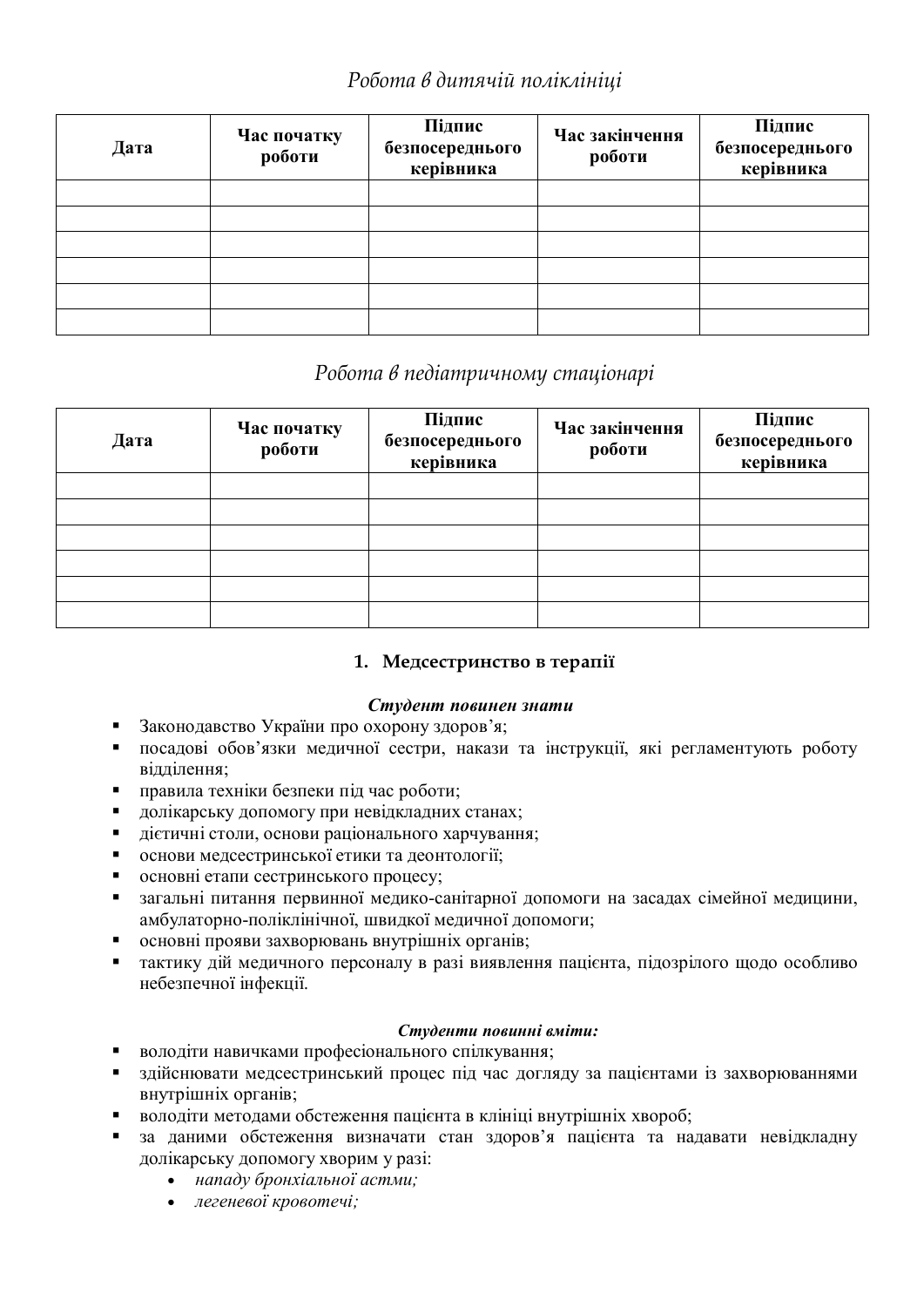- $then pum o M H o c m i;$
- $κ$ *onancy*;
- *нападу стенокардії*;
- iнфаркту мiокарда;
- $20$ строї лівошлуночкової недостатності;
- $\emph{zinepmoni}$ *чного кризу*;
- $б**лювання**;$
- $u$ лунково-кишкової кровотечі;
- печінкової коліки;
- $h$ *ниркової коліки*;
- $\partial$ *iабетичної коми:*
- *гіпоглікемічної коми:*
- $a$ *нафілактичного шоку*;
- $20$ стрих алергійних станів;
- виконувати заходи, спрямовані на підтримання інфекційної безпеки, санітарно-протиепідемічного та лікувально-охоронного режимів лікарні.

## $C$ *түденти мають бүти поінформовані про:*

- основи Законодавства України про охорону праці;
- основні демографічні показники здоров'я населення;
- особливості організації роботи денних і домашніх стаціонарів;
- правила охорони праці, техніки безпеки, електробезпеки та безпеки життєдіяльності;
- сучасні методи обстеження та лікування, догляду і спостереження за пацієнтами терапевтичного профілю.

# Робота в стаціонарі - 6 лнів

Робочі місця студентів: пост медичної сестри, маніпуляційний кабінет, процедурний кабінет, кабінет функціональної діагностики тощо.

Робота студентів у вілліленні регламентується посаловими обов'язками на кожному робочому місці і має бути спрямована на самостійне виконання обов'язкових практичних навичок.

Студенти проводять огляд і оцінюють стан здоров'я пацієнта, здійснюють догляд за пацієнтами з різними захворюваннями, готують пацієнтів до лабораторних, інструментальних, функціональних обстежень, беруть участь у їхньому проведенні; працюють з листками призначень на посту медичної сестри, в маніпуляційній, готують маніпуляційну до роботи та проведення маніпуляцій, заповнюють медичну документацію; проводять облік сильнодіючих і наркотичних речовин, здійснюють заходи з дотримання санітарного і лікувально-охоронного режиму відділення; беруть участь у прийманні та передачі чергувань; надають хворим з невідкладними станами долікарську допомогу, виконують призначення лікаря.

| Обов'язкові практичні навички                       | Дата |  |  |  |
|-----------------------------------------------------|------|--|--|--|
|                                                     |      |  |  |  |
| реєстрація пацієнтів, госпіталізованих у стаціонар; |      |  |  |  |
| здійснення огляду хворого, оцінювання його стану;   |      |  |  |  |
| проведення термометрії із записом результатів у     |      |  |  |  |
| температурному листку;                              |      |  |  |  |
| визначення частоти і характеру пульсу;              |      |  |  |  |
| вимірювання артеріального тиску, його реєстрація;   |      |  |  |  |
| робота з листком призначень;                        |      |  |  |  |
| спостереження за пацієнтами із<br>хронічними        |      |  |  |  |
| захворюваннями;                                     |      |  |  |  |
| підготовка хворих та необхідного обладнання до:     |      |  |  |  |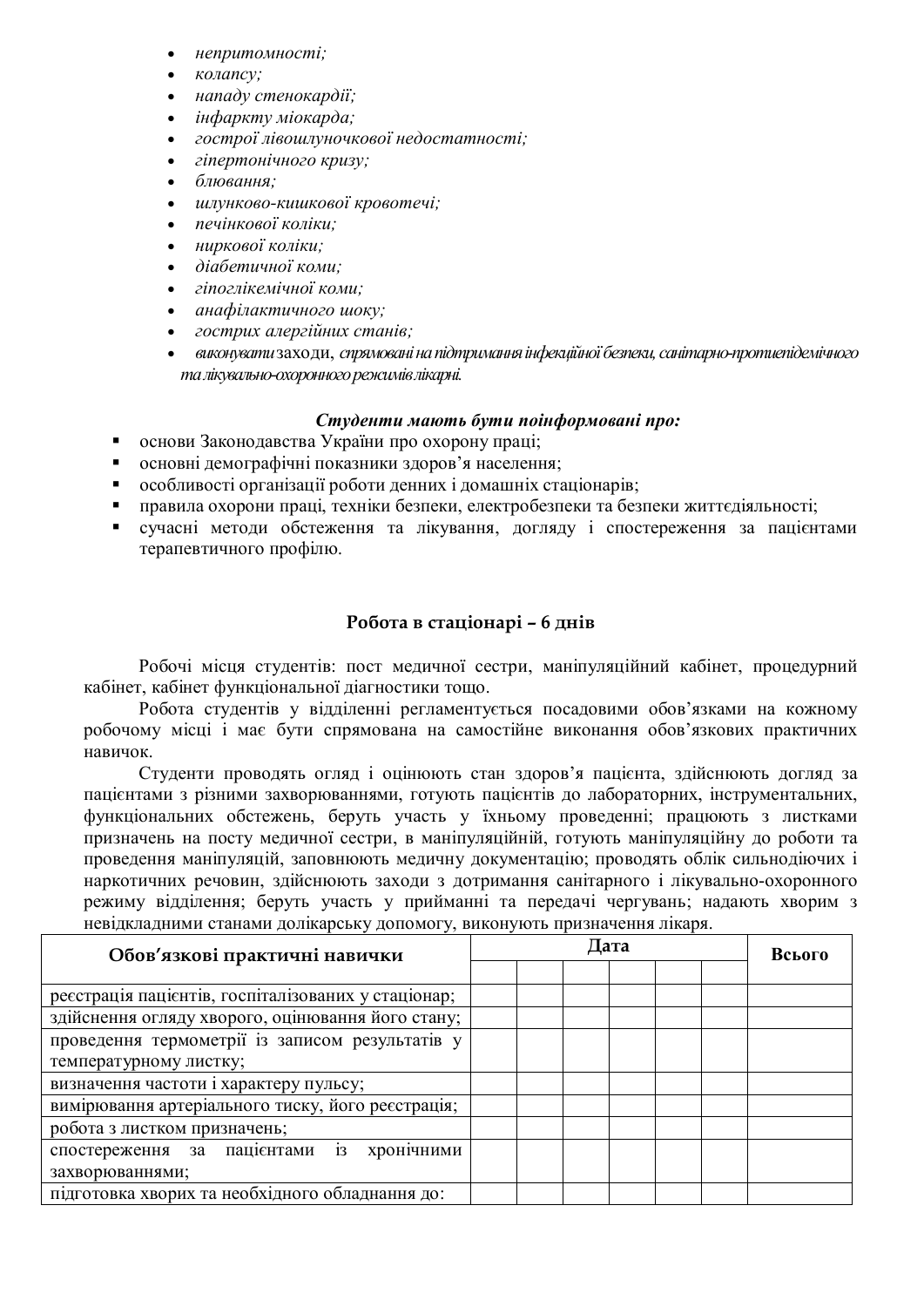| взяття загального аналізу крові, аналізу крові на  |  |  |  |  |
|----------------------------------------------------|--|--|--|--|
| вміст глюкози;                                     |  |  |  |  |
| взяття загального аналізу сечі, визначення білка,  |  |  |  |  |
| глюкози і кетонових тіл експрес-методами,          |  |  |  |  |
| діастазу;                                          |  |  |  |  |
| взяття аналізу сечі за методами Зимницького,       |  |  |  |  |
| Нечипоренка; Резельмана;                           |  |  |  |  |
| взяття калу на яйця гельмінтів, приховану кров,    |  |  |  |  |
| копрограму;                                        |  |  |  |  |
| гастроскопії,<br>бронхоскопії,<br>здійснення       |  |  |  |  |
| ректороманоскопії, колоноскопії;                   |  |  |  |  |
| здійснення ультразвукового дослідження органів     |  |  |  |  |
| черевної порожнини;                                |  |  |  |  |
| здійснення рентгенологічних обстежень травного     |  |  |  |  |
| каналу, нирок, хребта;                             |  |  |  |  |
| здійснення плевральної та абдомінальної пункцій;   |  |  |  |  |
| зняття електрокардіограм;                          |  |  |  |  |
| підготовка маніпуляційного стола до роботи;        |  |  |  |  |
| проведення проби на чутливість організму хворого   |  |  |  |  |
| до антибіотиків;                                   |  |  |  |  |
| розрахунок, розчинення та введення антибіотиків;   |  |  |  |  |
| внутрішньошкірних, підшкірних,<br>виконання        |  |  |  |  |
| внутрішньом'язових ін'єкцій;                       |  |  |  |  |
| заповнення систем для трансфузій і проведення      |  |  |  |  |
| внутрішньовенних вливань;                          |  |  |  |  |
| введення інсуліну;                                 |  |  |  |  |
| введення олійних розчинів;                         |  |  |  |  |
| узяття крові на біохімічні і бактеріологічні       |  |  |  |  |
| дослідження;                                       |  |  |  |  |
| проведення дезінфекції, передстерилізаційного      |  |  |  |  |
| очищення інструментарію (шприців, голок,           |  |  |  |  |
| предметів догляду) згідно з чинними наказами,      |  |  |  |  |
| інструкціями та галузевим стандартом;              |  |  |  |  |
| контролю<br>проведення<br>якості                   |  |  |  |  |
| передстерилізаційного очищення інструментарію      |  |  |  |  |
| на наявність крові і мийних засобів;               |  |  |  |  |
| виконання шлункового і дуоденального зондувань;    |  |  |  |  |
| промивання шлунка;                                 |  |  |  |  |
| очисної,<br>сифонної,<br>клізм:<br>постановка      |  |  |  |  |
| послаблювальної, лікувальної;                      |  |  |  |  |
| проведення катетеризації сечового міхура;          |  |  |  |  |
| приготування розчинів хлорного вапна, хлораміну,   |  |  |  |  |
| пероксиду водню та інших дезінфекційних засобів;   |  |  |  |  |
| підготовка функціонального ліжка для хворого;      |  |  |  |  |
| заміна натільної та постільної білизни;            |  |  |  |  |
| годування тяжкохворого;                            |  |  |  |  |
| виписування, облік і зберігання сильнодіючих,      |  |  |  |  |
| наркотичних та отруйних речовин згідно з чинним    |  |  |  |  |
| наказом;                                           |  |  |  |  |
| профілактика<br>оброблення<br>шкіри,<br>пролежнів, |  |  |  |  |
| підмивання хворих;                                 |  |  |  |  |
| подавання судна, сечоприймача та дезінфекція їх;   |  |  |  |  |
| подавання зволоженого кисню;                       |  |  |  |  |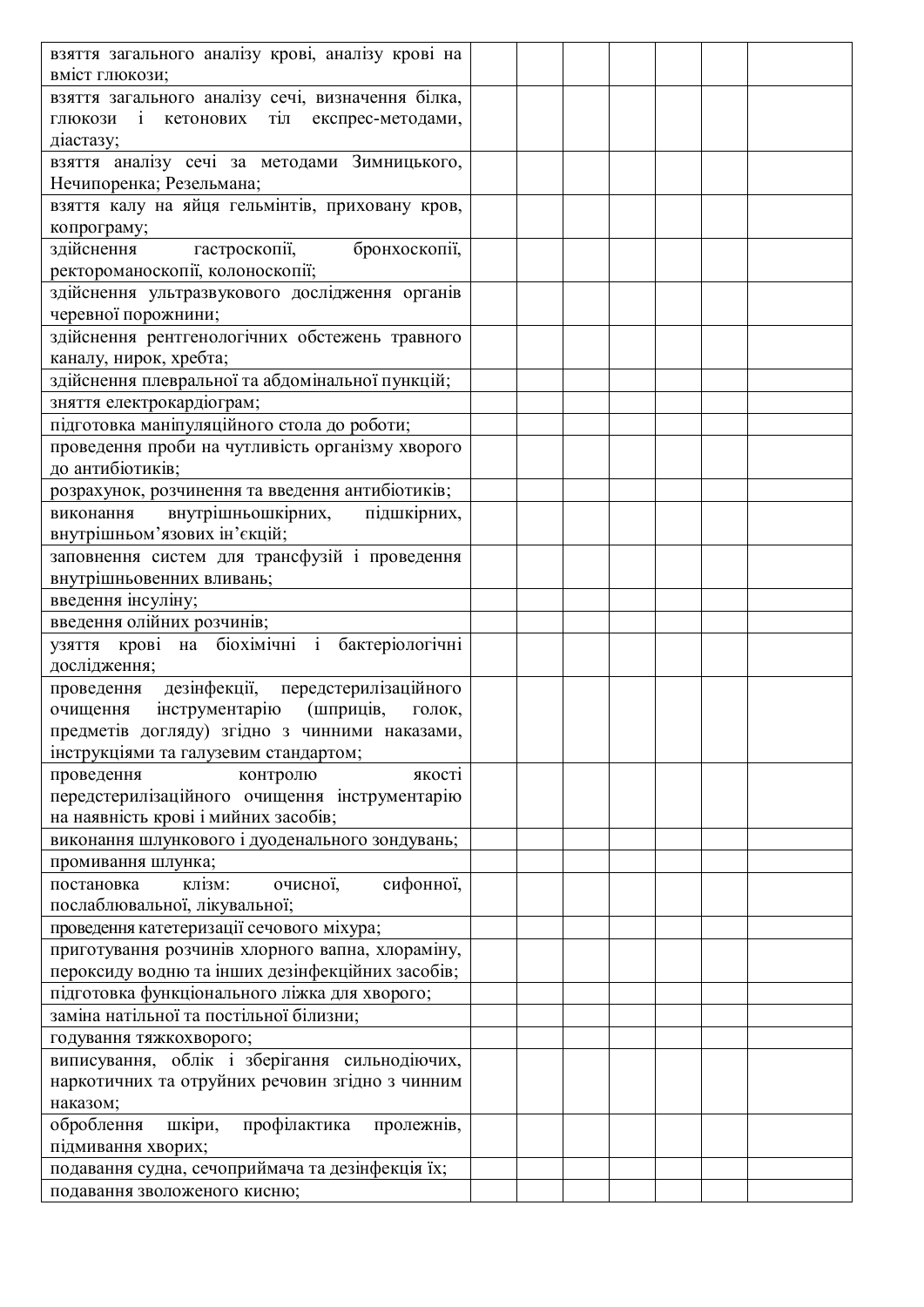| банок,<br>зігрівального<br>компресу,<br>використання<br>гірчичників, п'явок; |  |  |
|------------------------------------------------------------------------------|--|--|
| користування кишеньковим і<br>стаціонарним                                   |  |  |
| інгаляторами;                                                                |  |  |
| застосування грілки, міхура з льодом;                                        |  |  |
| узяття мазків із зіва, носа на мікрофлору;                                   |  |  |
| збирання мокротиння на дослідження;                                          |  |  |
| підготовка зондів, катетерів, наконечників<br>ДΟ                             |  |  |
| маніпуляцій;                                                                 |  |  |
| смерті,<br>догляд за вмираючими. Констатація                                 |  |  |
| поводження з трупом;                                                         |  |  |
| надання рекомендації хворим з лікувального                                   |  |  |
| харчування;                                                                  |  |  |
| проведення профілактичних оглядів;                                           |  |  |
| участь у складанні статистичних звітів.                                      |  |  |

# Робота в поліклініці (амбулаторії сімейної медицини) – 6 днів

Робочі місця студентів на прийомі з лікарем (лікарем сімейної медицини) та на ділянці разом з диъничною медичною сестрою.

Студенти закріплюють навички роботи дільничної медичної сестри (медичної сестри сімейної медицини), заповнюють медичну документацію на пацієнтів та диспансерні групи, виконують призначення лікаря з догляду за пацієнтами вдома; проводять санітарно-освітню роботу, заповнюють уніфіковану документацію.

|                                               |  | Всього |  |  |
|-----------------------------------------------|--|--------|--|--|
| Обов'язкові практичні навички                 |  |        |  |  |
| Реєстрація в журналі викликів додому          |  |        |  |  |
| Заповнення паспортної частини амбулаторної    |  |        |  |  |
| карти хворого                                 |  |        |  |  |
| Виписування направлень в лабораторії          |  |        |  |  |
| Виписування направлень на обстеження          |  |        |  |  |
| Виписування рецептів, вимоги в аптеку         |  |        |  |  |
| Підготовка процедурного кабінету до роботи    |  |        |  |  |
| Проведення стерилізації шприців та медичного  |  |        |  |  |
| інструментарію                                |  |        |  |  |
| Проведення парентерального введення ліків:    |  |        |  |  |
| підшкірно, внутрішньом'язово                  |  |        |  |  |
| Проведення зондування шлунка і дуодентального |  |        |  |  |
| зондування                                    |  |        |  |  |
| Проведення внутрішньошкірних проб             |  |        |  |  |
| Вимірювання температури тіла та її графічний  |  |        |  |  |
| запис                                         |  |        |  |  |
| Проведення суб'єктивного і об'єктивного       |  |        |  |  |
| обстеження хворого                            |  |        |  |  |
| Вимірювання артеріального тиску та його       |  |        |  |  |
| реєстрація                                    |  |        |  |  |
| Зняття електрокардіограм                      |  |        |  |  |
| Проведення патронажу хворих                   |  |        |  |  |
| Доглядання за тяжкохворими вдома              |  |        |  |  |
| Ведення документації кабінету КІЗ             |  |        |  |  |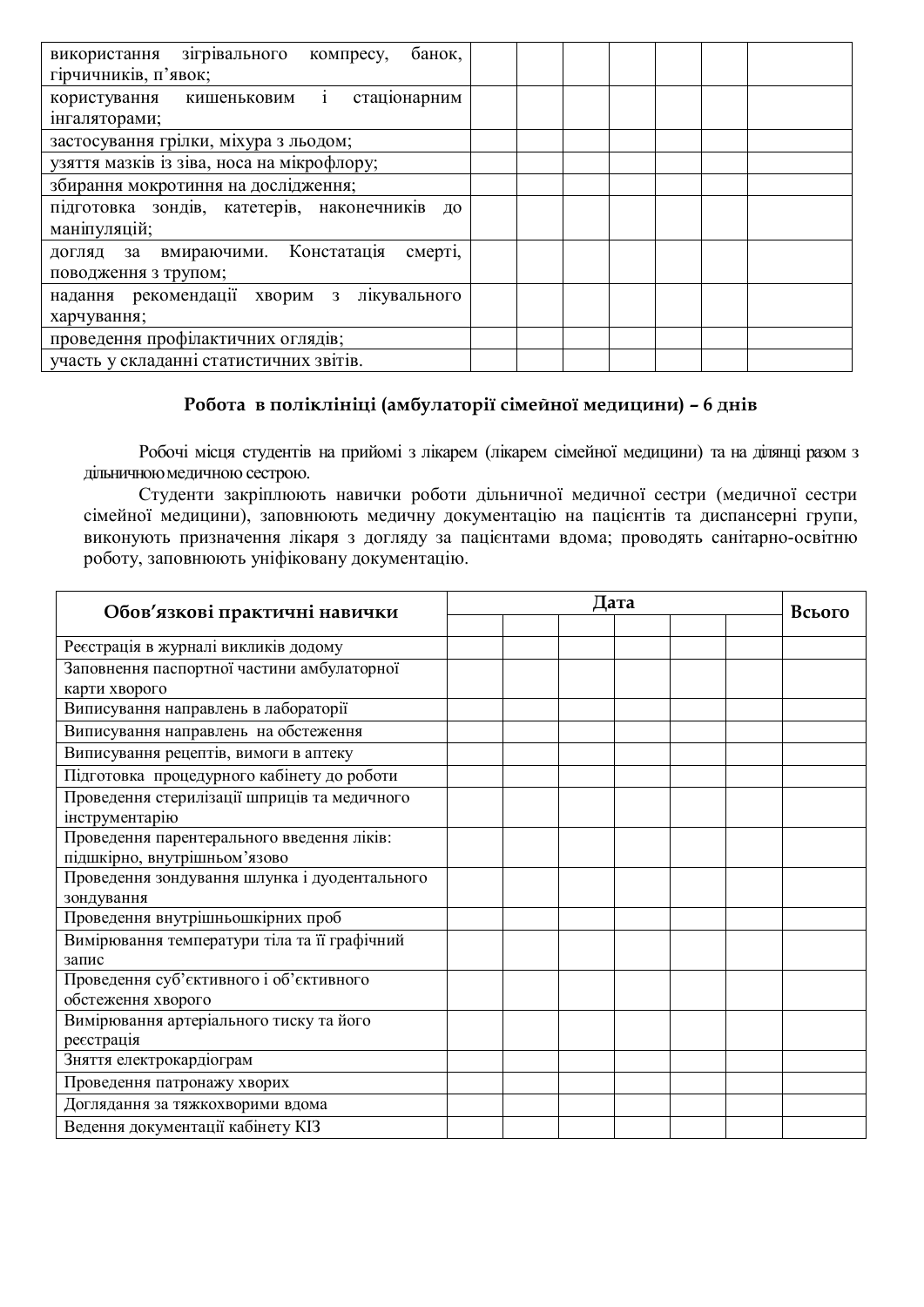# **2.**Медсестринство в хірургії Студент повинен знати

- основні завдання хірургічної служби України;
- накази, інструкції, галузевий стандарт, які регламентують роботу стаціонарів хірургічного профілю; хірургічних і травматологічних кабінетів поліклініки; посадові інструкції медичних сестер на кожному робочому місці;
- сучасні методи медсестринського обстеження пацієнтів;
- симптоматику захворювань і ушкоджень, їх ускладнення, обсяг долікарської допомоги при невідкладних станах і догляд за пацієнтами;
- профілактику хірургічної інфекції, основи асептики, антисептики;
- методи передстерилізаційного очищення та стерилізації медичного інструментарію;
- неоперативну й оперативну хірургічну техніку.

#### **Студент повинен вміти**

- володіти навичками професійного спілкування;
- виконувати медсестринські маніпуляції в хірургії;
- за даними обстежень оцінити стан пацієнта та за необхідності надати невідкладну долікарську допомогу в разі:
	- гострої крововтрати, масивної кровотечі;
	- поранення шиї;
	- легеневої кровотечі;
	- кровотечі з носа;
	- перелому хребта (ускладненого і неускладненого);
	- вивиху нижньої щелепи;
	- перелому трубчастих кісток;
	- перелому ребер, відкритого пневмотораксу;
	- переломів кісток таза;
	- черепно-мозкової травми;
	- травматичного шоку;
	- хімічних опіків шкіри;
	- хімічного опіку стравоходу:
	- термічного опіку;
	- ураження електричним струмом високої напруги;
	- електротравми;
	- обмороження;
	- гострого живота;
	- гострої затримки сечі;
	- печінкової та ниркової кольок;
	- початкової стадії маститу;
	- гострого тромбофлебіту;
	- посттрансфузійних ускладнень;
- вміти здійснювати сестринський процес під час догляду за пацієнтами із хронічними захворюваннями.

#### $C$ туденти мають право бути проінформованими про:

- основи Законодавства України про охорону здоров'я;
- стан хірургічної захворюваності населення;
- $\blacksquare$  правила роботи з пацієнтами діагнозом "ВІЛ/СНІД";
- $\bullet$  особливості організації роботи стаціонарних відділень хірургічного профілю;
- правила охорони праці, техніки безпеки, електробезпеки та безпеки життєдіяльності;
- сучасні методи обстеження, лікування, догляду та спостереження за пацієнтами xipypriчного профілю.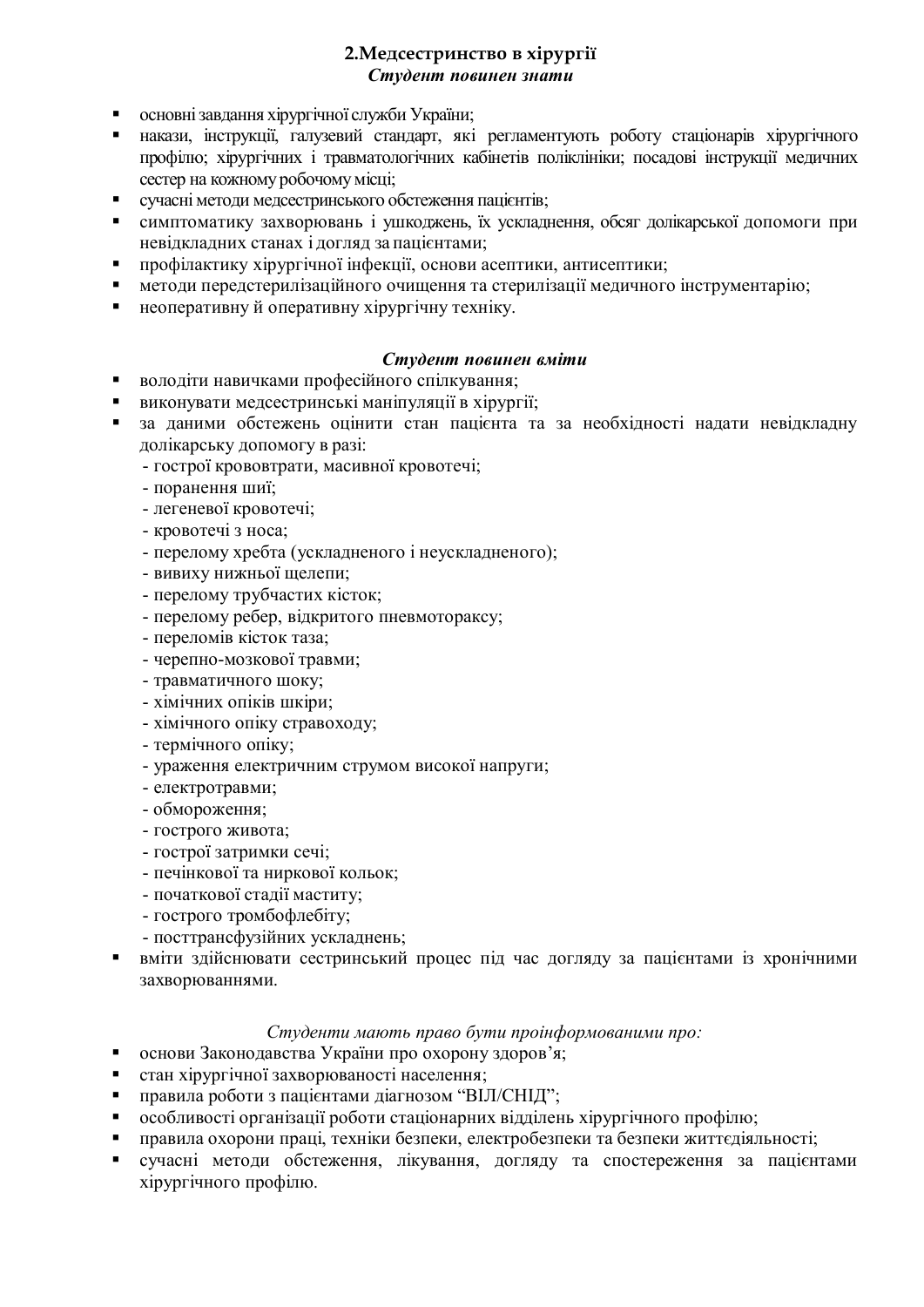## Робота в стаціонарі - 6 днів

Робочі місця студентів: перев'язувальна (чиста та гнійна), операційна, гіпсувальна, пост медичної сестри, операційні.

Студенти самостійно оцінюють стан тяжкості пацієнтів, визначають послідовність заходів з підготовки пацієнтів до операцій і процедур, догляду за хворими, надають долікарську допомогу при невідкладних станах, виконують призначення лікаря. Роботу студентів контролюють досвідчені медичні сестри, а в операційній, кабінеті переливання крові вони працюють під безпосереднім керівництвом медичних сестер відповідних підрозділів хірургічного стаціонару.

| Обов'язкові практичні навички                                                  |  | Дата | Всього |  |  |
|--------------------------------------------------------------------------------|--|------|--------|--|--|
|                                                                                |  |      |        |  |  |
| підготовка пацієнтів до:                                                       |  |      |        |  |  |
| ендоскопічного<br>(бронхоскопії,<br>дослідження                                |  |      |        |  |  |
| фіброгастродуоденоскопії,<br>цистоскопії,                                      |  |      |        |  |  |
| колоноскопії, ректороманоскопії);                                              |  |      |        |  |  |
| рентгенологічного дослідження<br>(жовчного                                     |  |      |        |  |  |
| нирок, сечових<br>міхура,<br>шляхів,<br>таза,<br>поперекового відділу хребта); |  |      |        |  |  |
| ультразвукового дослідження органів черевної                                   |  |      |        |  |  |
| порожнини та малого таза;                                                      |  |      |        |  |  |
| магнітно-резонансної томографії, комп'ютерної                                  |  |      |        |  |  |
| томографії;                                                                    |  |      |        |  |  |
| транспортування та перекладання хірургічних<br>хворих;                         |  |      |        |  |  |
| транспортування травматологічних хворих<br>3                                   |  |      |        |  |  |
| переломами таза, стегнової кістки, ребра, хребта;                              |  |      |        |  |  |
| підготовка ватно-марлевих кульок, серветок,                                    |  |      |        |  |  |
| тампонів;                                                                      |  |      |        |  |  |
| знезаражування і передстерилізаційне очищення                                  |  |      |        |  |  |
| хірургічного інструментарію, шприців;                                          |  |      |        |  |  |
| передстерилізаційного<br>контроль<br>якості                                    |  |      |        |  |  |
| очищення;                                                                      |  |      |        |  |  |
| укладання матеріалу в бікси для стерилізації;                                  |  |      |        |  |  |
| підготовка зондів, дренажів до стерилізації та<br>проведення їх стерилізації;  |  |      |        |  |  |
| оброблення рук сучасними методами;                                             |  |      |        |  |  |
| одягання операційної сестри і хірурга;                                         |  |      |        |  |  |
| підготовка стерильного стола до роботи<br>$\mathbf{B}$                         |  |      |        |  |  |
| перев'язувальній та операційній;                                               |  |      |        |  |  |
| місцевої<br>анестезії,<br>проведення<br>анестезії                              |  |      |        |  |  |
| хлоретилом;                                                                    |  |      |        |  |  |
| складання інструментів для:                                                    |  |      |        |  |  |
| • венесекції;                                                                  |  |      |        |  |  |
| • трахеостомії;                                                                |  |      |        |  |  |
| • плевральної пункції;                                                         |  |      |        |  |  |
| • первинного хірургічного оброблення ран;                                      |  |      |        |  |  |
| • лапароцентезу;                                                               |  |      |        |  |  |
| • апендектомії;                                                                |  |      |        |  |  |
| • лапаротомії;                                                                 |  |      |        |  |  |
| • трепанації черепа;                                                           |  |      |        |  |  |
| • ампутації кінцівки;                                                          |  |      |        |  |  |
| • скелетного витягання.                                                        |  |      |        |  |  |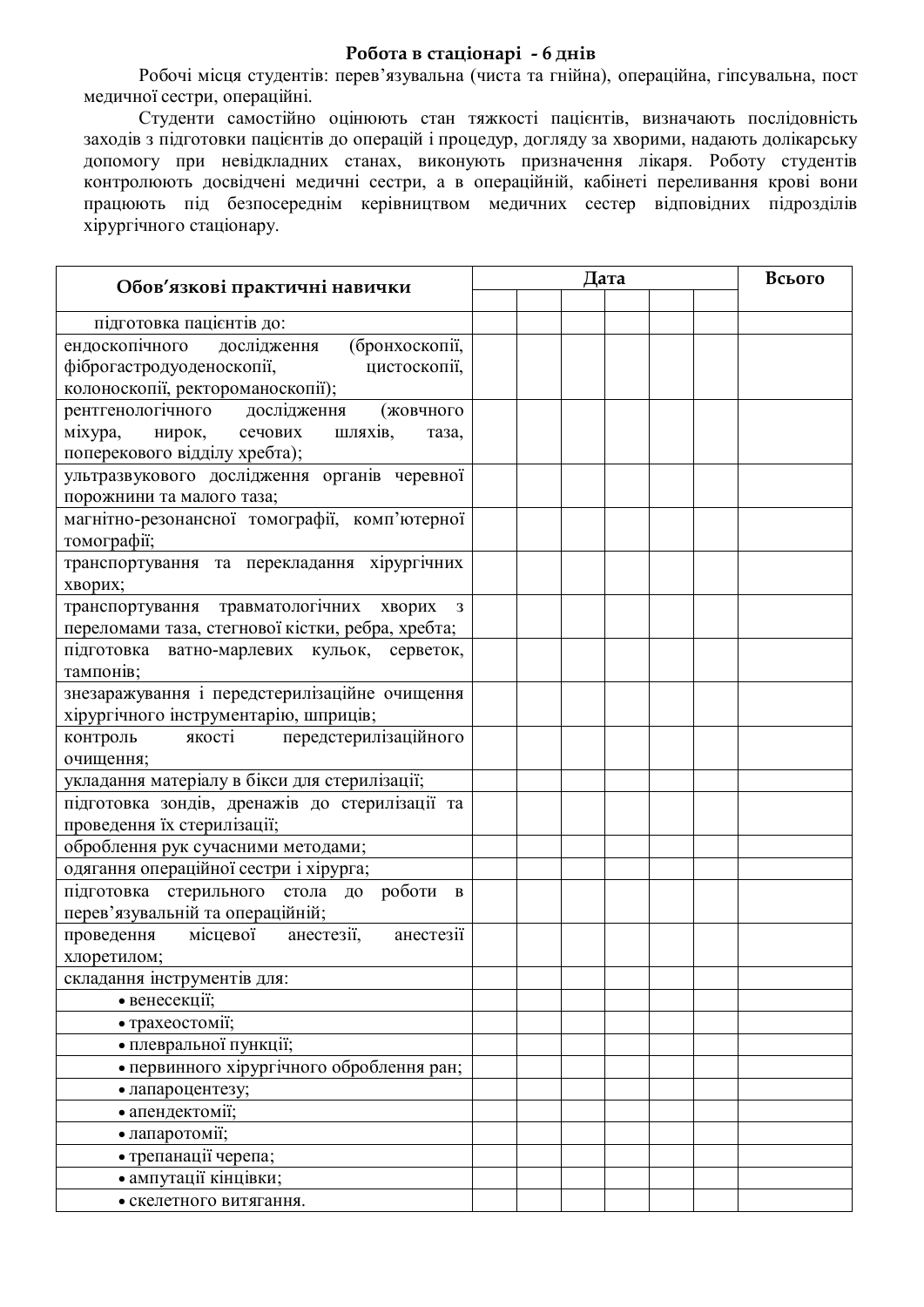| підготовка ліжка для післяопераційного хворого;            |  |  |  |  |
|------------------------------------------------------------|--|--|--|--|
| заповнення інфузійних систем і підключення їх;             |  |  |  |  |
| узяття крові з вени;                                       |  |  |  |  |
| визначення групи крові та резус-фактора експрес-           |  |  |  |  |
| методом;                                                   |  |  |  |  |
| проб на сумісність<br>проведення<br>донора<br>$\mathbf{1}$ |  |  |  |  |
| реципієнта;                                                |  |  |  |  |
| промивання шлунка;                                         |  |  |  |  |
| постановка клізм;                                          |  |  |  |  |
| катетеризація сечового міхура;                             |  |  |  |  |
|                                                            |  |  |  |  |
| підготовка пацієнта до операції;                           |  |  |  |  |
| проведення премедикації;                                   |  |  |  |  |
| проведення туалету операційних і гнійних ран;              |  |  |  |  |
| зняття швів;                                               |  |  |  |  |
| накладання м'яких і твердий пов'язок:                      |  |  |  |  |
| клейово-пластирних,<br>• клейових,                         |  |  |  |  |
| клеолових;                                                 |  |  |  |  |
| • бинтових;                                                |  |  |  |  |
| $\cdot$ "чепець";                                          |  |  |  |  |
| • на одне і обидва ока;                                    |  |  |  |  |
| • вуздечку;                                                |  |  |  |  |
| • хрестоподібну на потилицю з переходом                    |  |  |  |  |
| на спину;                                                  |  |  |  |  |
| • колосоподібну на плечовий суглоб;                        |  |  |  |  |
| • спіральну на грудну клітку;                              |  |  |  |  |
| • на грудну залозу;                                        |  |  |  |  |
| $\bullet$ Дезо;                                            |  |  |  |  |
| • на пахову ділянку;                                       |  |  |  |  |
| • черепашачу на ліктьовий і колінний                       |  |  |  |  |
| суглоби;                                                   |  |  |  |  |
| • "лицарська рукавичка";                                   |  |  |  |  |
| • на палець (спіральну, колосоподібну);                    |  |  |  |  |
| • косинкову на верхню кінцівку;                            |  |  |  |  |
| • восьмиподібну<br>надп'ятково-                            |  |  |  |  |
| на<br>гомілковий суглоб;                                   |  |  |  |  |
|                                                            |  |  |  |  |
| • поворотну на стопу;                                      |  |  |  |  |
| • еластичних бинтів на кінцівки;                           |  |  |  |  |
| • тіснотугу пов'язку.                                      |  |  |  |  |
| твердих пов'язок:                                          |  |  |  |  |
| шини Крамера, Дітеріхса;<br>п                              |  |  |  |  |
| підготовка гіпсових<br>бинтів,<br>лонгет,                  |  |  |  |  |
| накладання і зняття їх;                                    |  |  |  |  |
| ٠<br>підготовка<br>застосування<br>ДЛЯ<br>ШИНИ             |  |  |  |  |
| Беллера;                                                   |  |  |  |  |
| накладання джгута при артеріальній і венозній              |  |  |  |  |
| кровотечах;                                                |  |  |  |  |
| пальцеве притискання артерій;                              |  |  |  |  |
| проведення непрямого масажу серця;                         |  |  |  |  |
| проведення штучної вентиляції легенів "рот до              |  |  |  |  |
| рота", "рот до носа";                                      |  |  |  |  |
| виведення нижньої щелепи при западанні язика;              |  |  |  |  |
| оформлення картки пацієнта стаціонару.                     |  |  |  |  |
|                                                            |  |  |  |  |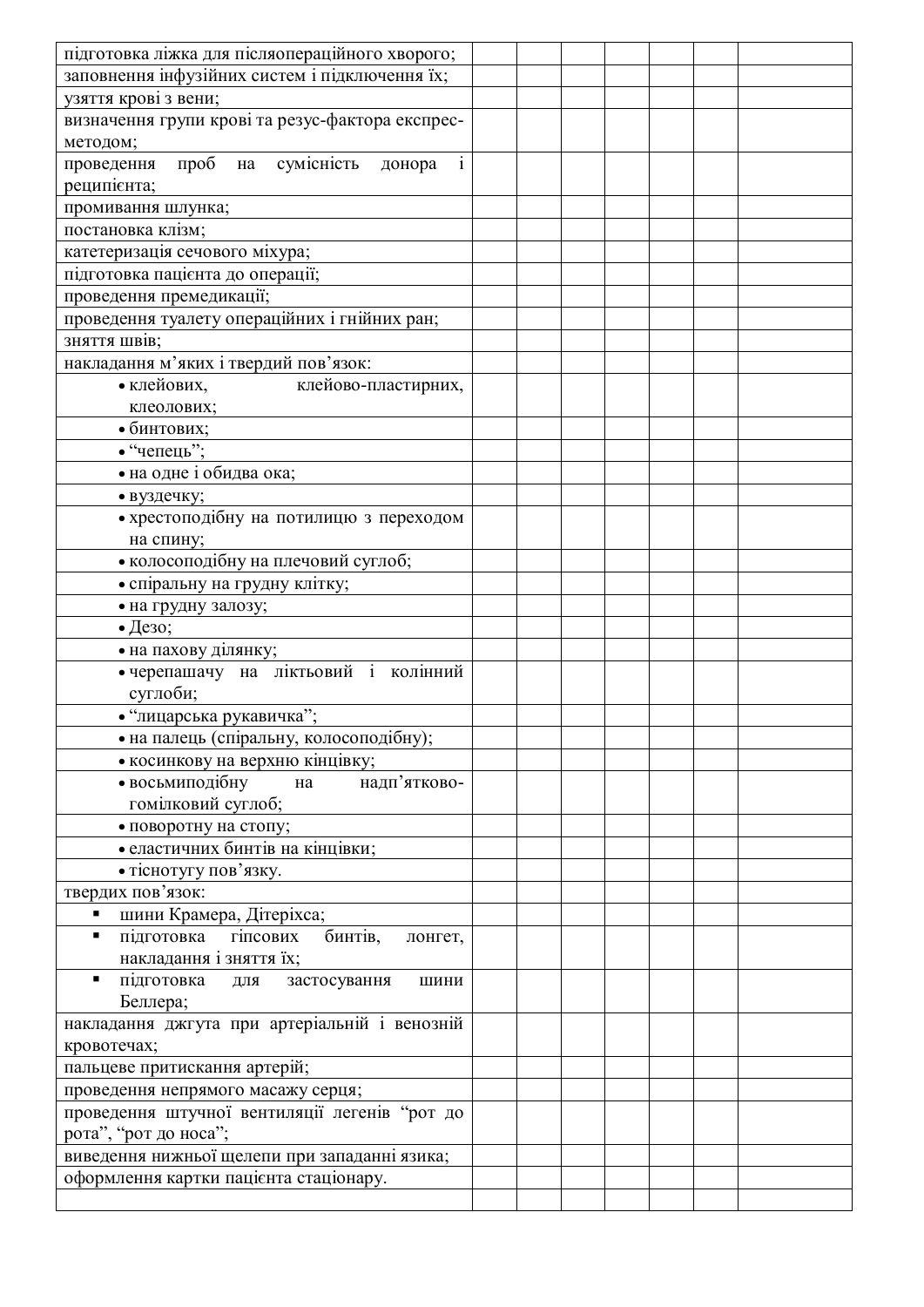Робочі місця студентів: хірургічний, травматологічний кабінети та їх відповідні підрозділи (перев'язувальна, мала операційна, гіпсувальна).

Студенти самостійно виконують маніпуляції, заповнюють медичну документацію, виконують призначення лікаря.

|                                                                                                                                                  | Дата |  |  |  |  |        |
|--------------------------------------------------------------------------------------------------------------------------------------------------|------|--|--|--|--|--------|
| Обов'язкові практичні навички                                                                                                                    |      |  |  |  |  | Всього |
| заповнення амбулаторних карток;                                                                                                                  |      |  |  |  |  |        |
| виписування рецептів;                                                                                                                            |      |  |  |  |  |        |
| підготовка амбулаторних пацієнтів до спеціальних<br>обстежень (ендоскопічного, УЗД, лабораторних та<br>$\overline{H}$ .);                        |      |  |  |  |  |        |
| підготовка до стерилізації і проведення стерилізації<br>перев'язувального матеріалу, інструментів (ватно-<br>марлеві кульки, серветки, тампони); |      |  |  |  |  |        |
| оброблення рук сучасними способами. Прискорене<br>оброблення рук;                                                                                |      |  |  |  |  |        |
| оброблення операційного поля;                                                                                                                    |      |  |  |  |  |        |
| зняття швів;                                                                                                                                     |      |  |  |  |  |        |
| інструментарію до<br>підготовка<br>первинного<br>хірургічного оброблення ран;                                                                    |      |  |  |  |  |        |
| знезаражування і передстерилізаційне очищення<br>хірургічного інструментарію. Контроль<br>якості<br>передстерилізаційного очищення;              |      |  |  |  |  |        |
| асистування під час амбулаторних операцій;                                                                                                       |      |  |  |  |  |        |
| профілактика правця;                                                                                                                             |      |  |  |  |  |        |
| накладання швів;                                                                                                                                 |      |  |  |  |  |        |
| накладання пов'язок;                                                                                                                             |      |  |  |  |  |        |
| відвідування пацієнтів<br>удома<br>(проведення<br>перев'язок, оброблення пролежнів,<br>ЗНЯТТЯ<br>пов'язок);                                      |      |  |  |  |  |        |
| надання невідкладної допомоги при термінальних<br>станах;                                                                                        |      |  |  |  |  |        |
| накладання джгута при артеріальній та венозній<br>кровотечах;                                                                                    |      |  |  |  |  |        |
| пальцеве притискання артерій.                                                                                                                    |      |  |  |  |  |        |

## З. Медсестринство в педіатрії

#### **Студент повинен знати**

- структуру дитячих закладів охорони здоров'я та функціональні обов'язки постової медичної сестри, медичної сестри процедурного кабінету, дільничної медичної сестри поліклініки (амбулаторії сімейної мелицини):
- правові аспекти роботи медичної сестри з дітьми та їхніми родинами;
- посадові обов'язки медичної сестри;
- анатомо-фізіологічні особливості дітей різних вікових груп;
- накази та інструкції, які регламентують роботу дитячого стаціонару та поліклініки;
- анатомо-фізіологічні особливості розвитку дітей;
- правила вигодовування доношених і недоношених дітей і розрахунок разової і добової кількості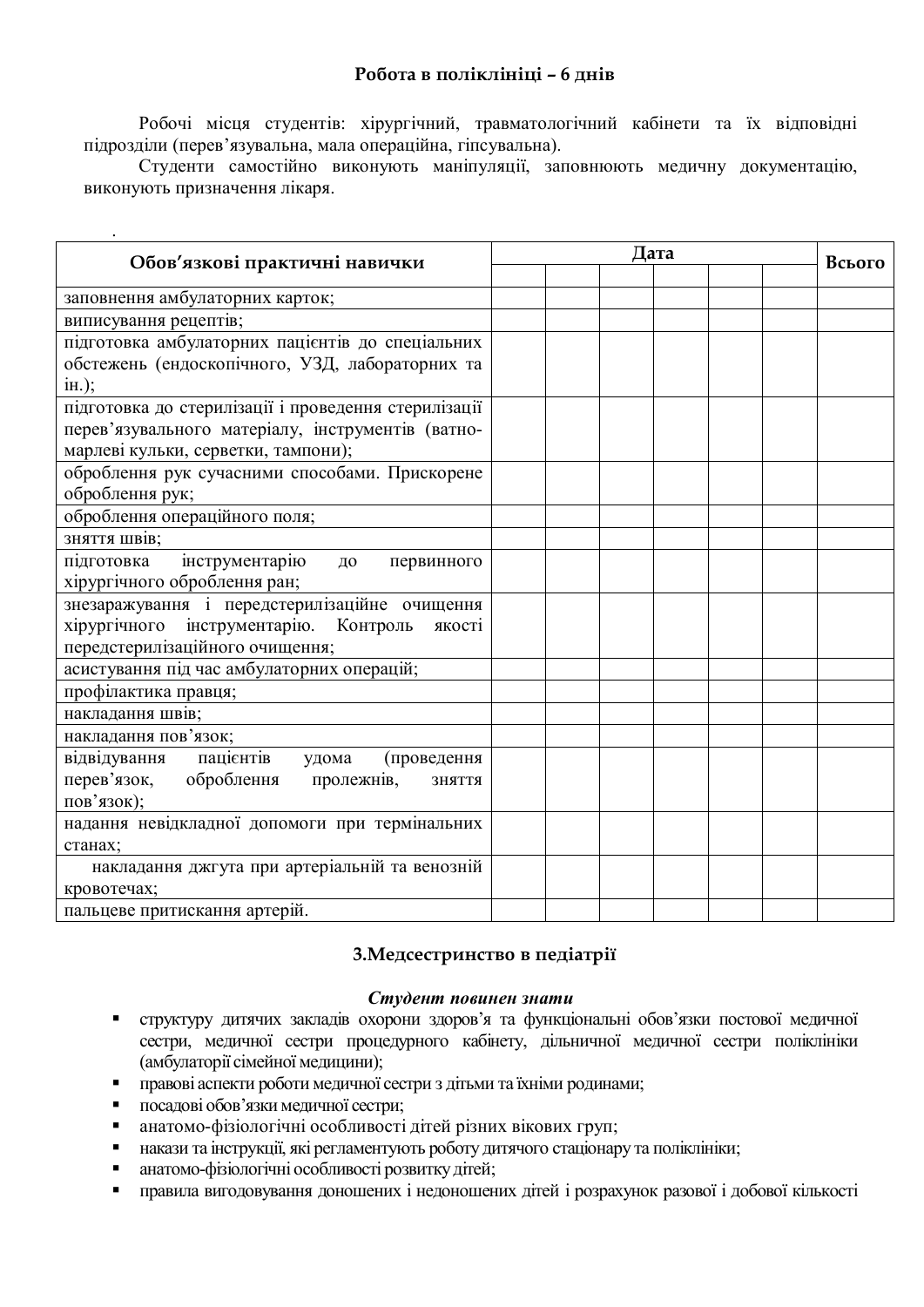їжі;

- симптоматику захворювань, їх ускладнення, догляд за пацієнтами;
- календар профілактичних щеплень.

#### **Студент повинен вміти**

- володіти навичками професійного спілкування;
- володіти навичками виконання сестринських маніпуляцій у педіатрії:
- оформляти медичну документацію;
- виконувати обов'язкові практичні навички;
- за даними обстежень оцінювати стан дитини, ступінь його тяжкості;
- давати поради батькам щодо вигодовування та загартування дітей;
- проводити санітарно-освітню роботу;
- здійснювати догляд і спостереження за хворою і здоровою дитиною;
- налавати лолікарську лопомогу при невілклалних станах:
	- о гіпер- та гіпоглікемічній комі;
	- o rineprepmii;
	- $\circ$  судомному синдромі, ларингоспазмі;
	- **O** НОСОВІЙ КРОВОТЕЧІ;
	- о асфіксії новонародженого;
	- $\circ$  анафілактичному щоці;
	- $O$  блюванні;
	- o непритомностi.

#### Студенти мають право бути проінформованими про:

- стан захворюваності литячого населення:
- методи планування сім'ї;
- особливості організації роботи стаціонарних відділень педіатричного профілю;
- сучасні методи обстеження, лікування, догляду та спостереження за пацієнтами.

## Робота в стаціонарі - 6 днів

Робочі місця студентів: маніпуляційний кабінет, процедурний кабінет, на посту медичної сестри, у відділенні патології новонароджених. Розподіл студентів за робочими місцями здійснюють методичні та безпосередні керівники практики з урахуванням можливостей лікувального закладу та переліку обов'язкових навичок.

Самостійну роботу студенти на кожному робочому місці злійснюють під контролем досвідчених медичних сестер.

Студенти проводять догляд за дітьми різних вікових груп, засвоюють специфіку роботи на посту медичної сестри, виконують процедури і маніпуляції, оцінюють ступінь тяжкості стану хворих, анатомо-фізіологічні особливості розвитку дитини, визначають заходи з догляду за хворими й обсяги долікарської допомоги при невідкладних станах, проводять санітарно-освітню роботу з батьками.

| Обов'язкові практичні навички               |  | Дата |  |  |  |  |        |
|---------------------------------------------|--|------|--|--|--|--|--------|
|                                             |  |      |  |  |  |  | Всього |
| підготовка ліжка для<br>пацієнта,<br>заміна |  |      |  |  |  |  |        |
| постільної та натільної білизни. Сповивання |  |      |  |  |  |  |        |
| та вкладання грудної дитини в ліжко;        |  |      |  |  |  |  |        |
| проведення ранкового туалету дитини: догляд |  |      |  |  |  |  |        |
| за шкірою, очима, вухами, носом, волоссям,  |  |      |  |  |  |  |        |
| порожниною рота. Підмивання дитини;         |  |      |  |  |  |  |        |
| подавання судна (висаджування на горщок),   |  |      |  |  |  |  |        |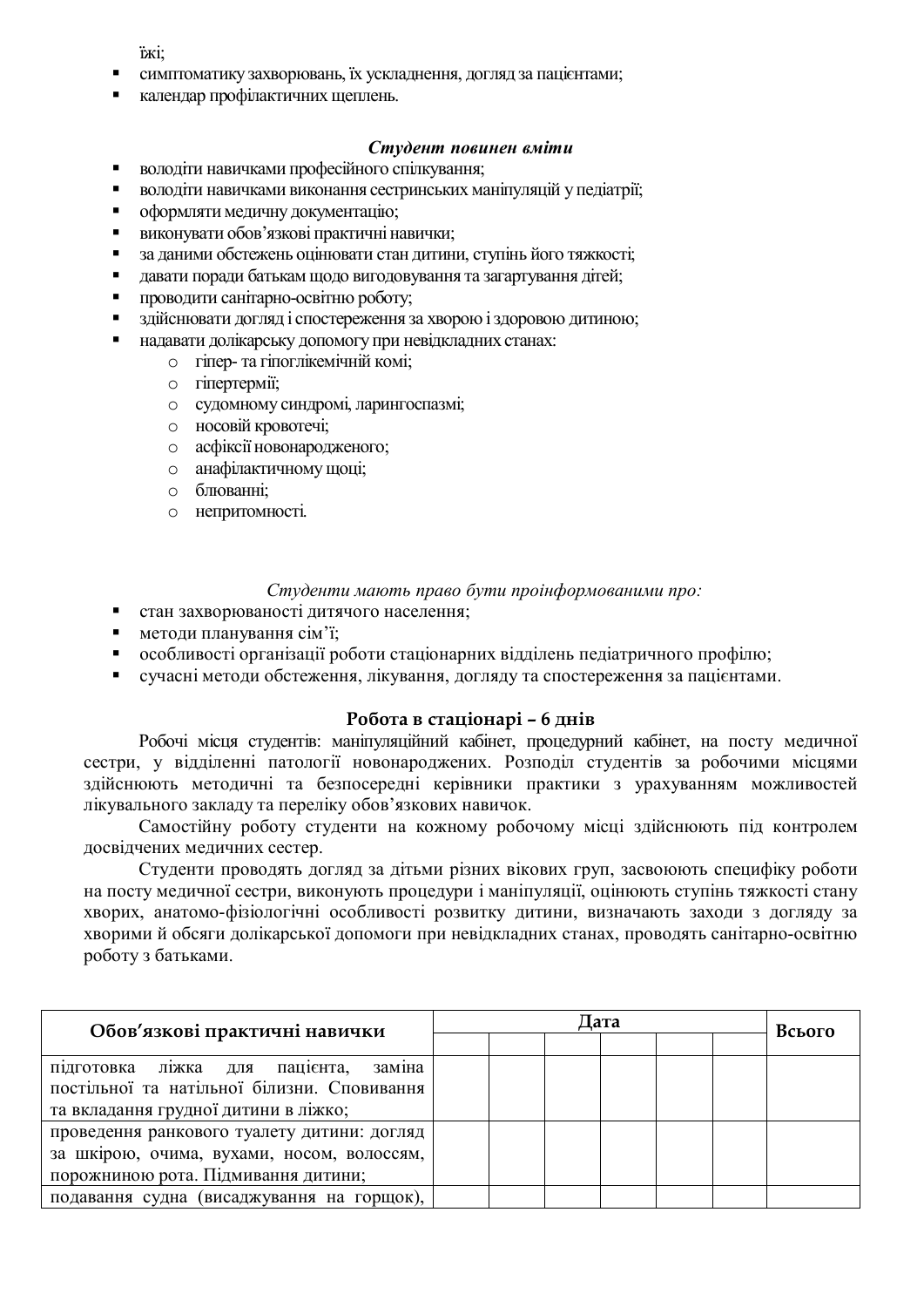| проведення дезінфекції;                               |  |  |  |  |
|-------------------------------------------------------|--|--|--|--|
| дітей<br>Для<br>грудних<br>годування<br>ДИТИНИ.       |  |  |  |  |
| підігрівання суміші й годування через соску.          |  |  |  |  |
| Оброблення сосок, посуду;                             |  |  |  |  |
| вибір призначень з листка призначень;                 |  |  |  |  |
|                                                       |  |  |  |  |
| визначення<br>частоти<br>пульсу,<br>дихання,          |  |  |  |  |
| вимірювання температури тіла, реєстрація її в         |  |  |  |  |
| температурному листку;                                |  |  |  |  |
| вимірювання артеріального тиску та його               |  |  |  |  |
| реєстрація;                                           |  |  |  |  |
| закапування ліків в очі, ніс і вуха;                  |  |  |  |  |
| зігрівального<br>накладання<br>компресу,              |  |  |  |  |
| застосування грілки, міхура з льодом;                 |  |  |  |  |
| накладання гірчичників, банок. Виконання              |  |  |  |  |
| гірчичного обгортання;                                |  |  |  |  |
| проведення очисної, живильної клізми;                 |  |  |  |  |
| промивання шлунка;                                    |  |  |  |  |
| уведення газовивідної трубки;                         |  |  |  |  |
| проведення шлункового зондування;                     |  |  |  |  |
| проведення дуоденального зондування;                  |  |  |  |  |
| підготовка інструментарію до плевральної              |  |  |  |  |
| пункції;                                              |  |  |  |  |
| підготовка інструментарію до інтубації і              |  |  |  |  |
|                                                       |  |  |  |  |
| трахеостомії;                                         |  |  |  |  |
| здійснення<br>догляду за<br>хворими<br>3              |  |  |  |  |
| трахеостомою;                                         |  |  |  |  |
| використання електровідсмоктувача;                    |  |  |  |  |
| підготовка пацієнта до рентгенологічного              |  |  |  |  |
| обстеження травного каналу;                           |  |  |  |  |
| підготовка хворого до ультразвукового                 |  |  |  |  |
| обстеження;                                           |  |  |  |  |
| маніпуляційного кабінету<br>підготовка<br>ДΟ          |  |  |  |  |
| роботи;                                               |  |  |  |  |
| підготовка стерильного стола;                         |  |  |  |  |
| набирання шприцом ліків з ампул і флаконів;           |  |  |  |  |
| $\mathbf{i}$<br>розрахунок,<br>розчинення<br>введення |  |  |  |  |
| антибіотиків;                                         |  |  |  |  |
| чутливості<br>визначення<br>хворого<br>ДО             |  |  |  |  |
| антибіотиків;                                         |  |  |  |  |
| підшкірно<br>ліків<br>уведення<br>та                  |  |  |  |  |
| внутрішньом'язово;                                    |  |  |  |  |
| внутрішньовенного<br>підготовка<br>систем             |  |  |  |  |
| краплинного введення рідини;                          |  |  |  |  |
| внутрішньовенне введення ліків;                       |  |  |  |  |
| взяття крові з вени для лабораторного                 |  |  |  |  |
| дослідження;                                          |  |  |  |  |
| передстерилізаційне<br>знезаражування<br>та           |  |  |  |  |
| очищення інструментарію;                              |  |  |  |  |
|                                                       |  |  |  |  |
| проведення оксигенотерапії дітям;                     |  |  |  |  |
| розрахунок дози інсуліну та його введення;            |  |  |  |  |
| робота над документацією медичної сестри в            |  |  |  |  |
| стаціонарі;                                           |  |  |  |  |
| виписування рецептів, довідок, направлень на          |  |  |  |  |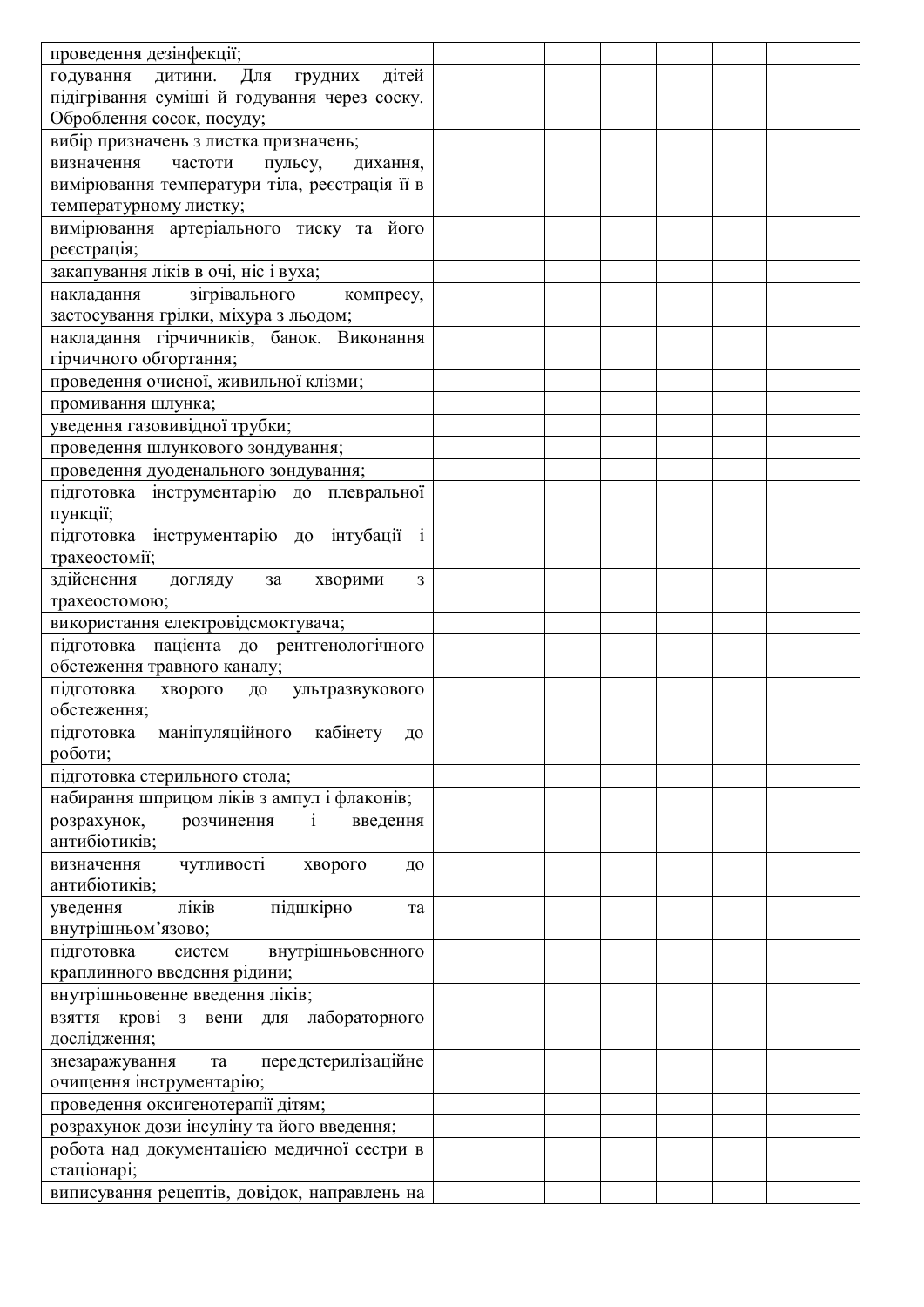| обстеження;                                |  |  |  |  |
|--------------------------------------------|--|--|--|--|
| вигодовування дітей віком до 1 року;       |  |  |  |  |
| проведення антропометрії у дітей;          |  |  |  |  |
| проведення контрольного зважування грудних |  |  |  |  |
| дітей;                                     |  |  |  |  |
| розрахунок добової і разової кількості їжі |  |  |  |  |
| залежно від віку дитини;                   |  |  |  |  |
| підготовка і проведення гігієнічної ванни. |  |  |  |  |

#### $P$ обота в поліклініці (амбулаторії сімейного типа)– 6 днів

Робочі місця студентів на прийомі дільничним педіатром, в кабінеті профілактичних щеплень, маніпуляційному кабінеті. Проводиться закріплення навичок самостійної роботи на прийомі з лікарем, обслуговування диспансерної групи, заповнення медичної документації, виконання маніпуляцій і процедур в умовах поліклініки та вдома; патронаж хворої і здорової литини

Студенти проводять допологовий патронаж, патронаж новонароджених, дітей віком до 1 року та хворих дітей разом із дільничною медичною сестрою (медичною сестрою амбулаторії сімейної медицини), здійснюють відбір для профілактичних щеплень, диспансерних оглядів, виконують призначення лікаря дитині вдома, проводять профілактичні щеплення.

| Обов'язкові практичні навички                  | Дата | Всього |
|------------------------------------------------|------|--------|
|                                                |      |        |
| проведення антропометрії;                      |      |        |
| визначення маси тіла, зросту залежно від віку; |      |        |
| проведення контрольного зважування;            |      |        |
| складання схеми годування дітей першого        |      |        |
| року життя;                                    |      |        |
| тіла<br>ïï<br>вимірювання температури<br>та    |      |        |
| реєстрація;                                    |      |        |
| його<br>підрахунок<br>пульсу<br>та визначення  |      |        |
| характеристики;                                |      |        |
| його<br>підрахунок дихання та визначення       |      |        |
| характеристики;                                |      |        |
| вимірювання артеріального тиску та його        |      |        |
| ресстрація;                                    |      |        |
| розрахунок дози ергокальциферолу<br>ДЛЯ        |      |        |
| профілактики і лікування рахіту;               |      |        |
| заповнення документації дільничної медичної    |      |        |
| сестри (медичної сестри амбулаторії сімейної   |      |        |
| медицини);                                     |      |        |
| збирання калу на копрограму, яйця гельмінтів,  |      |        |
| бактеріологічне дослідження;                   |      |        |
| проведення<br>(допологового,<br>патронажу      |      |        |
| новонароджених і хворих дітей);                |      |        |
| проведення проби Манту та оцінювання           |      |        |
| результату;                                    |      |        |
| проведення профілактичних щеплень.             |      |        |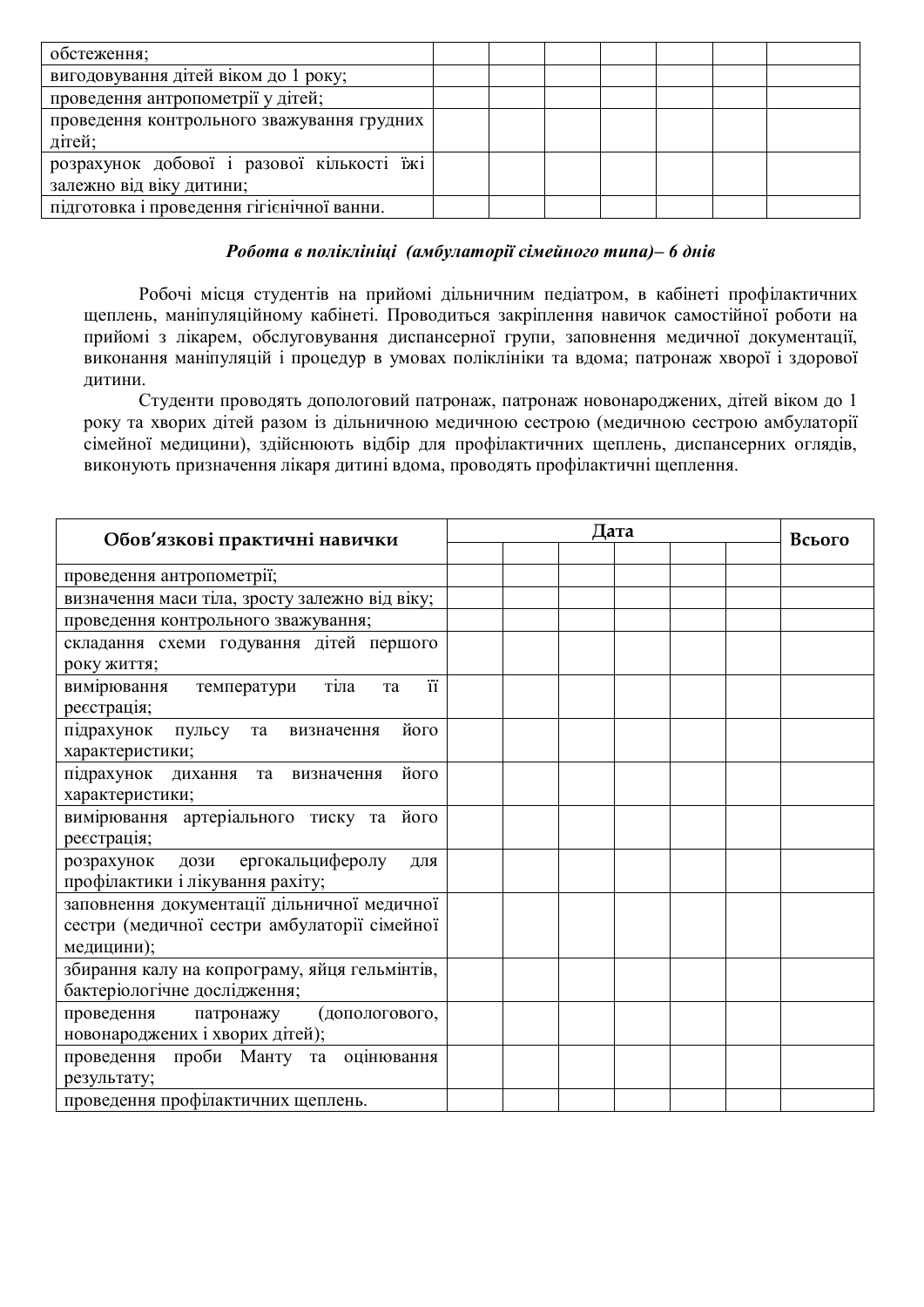*\_\_\_\_\_\_\_\_\_\_\_\_\_\_\_\_\_\_\_\_\_\_\_\_\_\_\_\_\_\_\_\_\_\_\_\_\_\_\_\_\_\_\_\_\_\_\_\_\_\_\_\_\_\_\_\_\_\_\_\_\_\_\_\_\_\_\_\_\_\_\_\_\_\_\_ (țȎȕȐȎȝȳȒȝȞȖȱȚȟȠȐȎ, ȜȞȑȎțȳȕȎȤȳȴ, ȡȟȠȎțȜȐȖ)*

Керівник практики від підприємства, організації, установи

| (підпис) | (прізвище та ініціали) |                   |
|----------|------------------------|-------------------|
| Печатка  |                        |                   |
|          |                        | <b>DOKV</b><br>∠∪ |

 $\mathcal{L}_\mathcal{L} = \mathcal{L}_\mathcal{L} = \mathcal{L}_\mathcal{L} = \mathcal{L}_\mathcal{L} = \mathcal{L}_\mathcal{L} = \mathcal{L}_\mathcal{L} = \mathcal{L}_\mathcal{L} = \mathcal{L}_\mathcal{L} = \mathcal{L}_\mathcal{L} = \mathcal{L}_\mathcal{L} = \mathcal{L}_\mathcal{L} = \mathcal{L}_\mathcal{L} = \mathcal{L}_\mathcal{L} = \mathcal{L}_\mathcal{L} = \mathcal{L}_\mathcal{L} = \mathcal{L}_\mathcal{L} = \mathcal{L}_\mathcal{L}$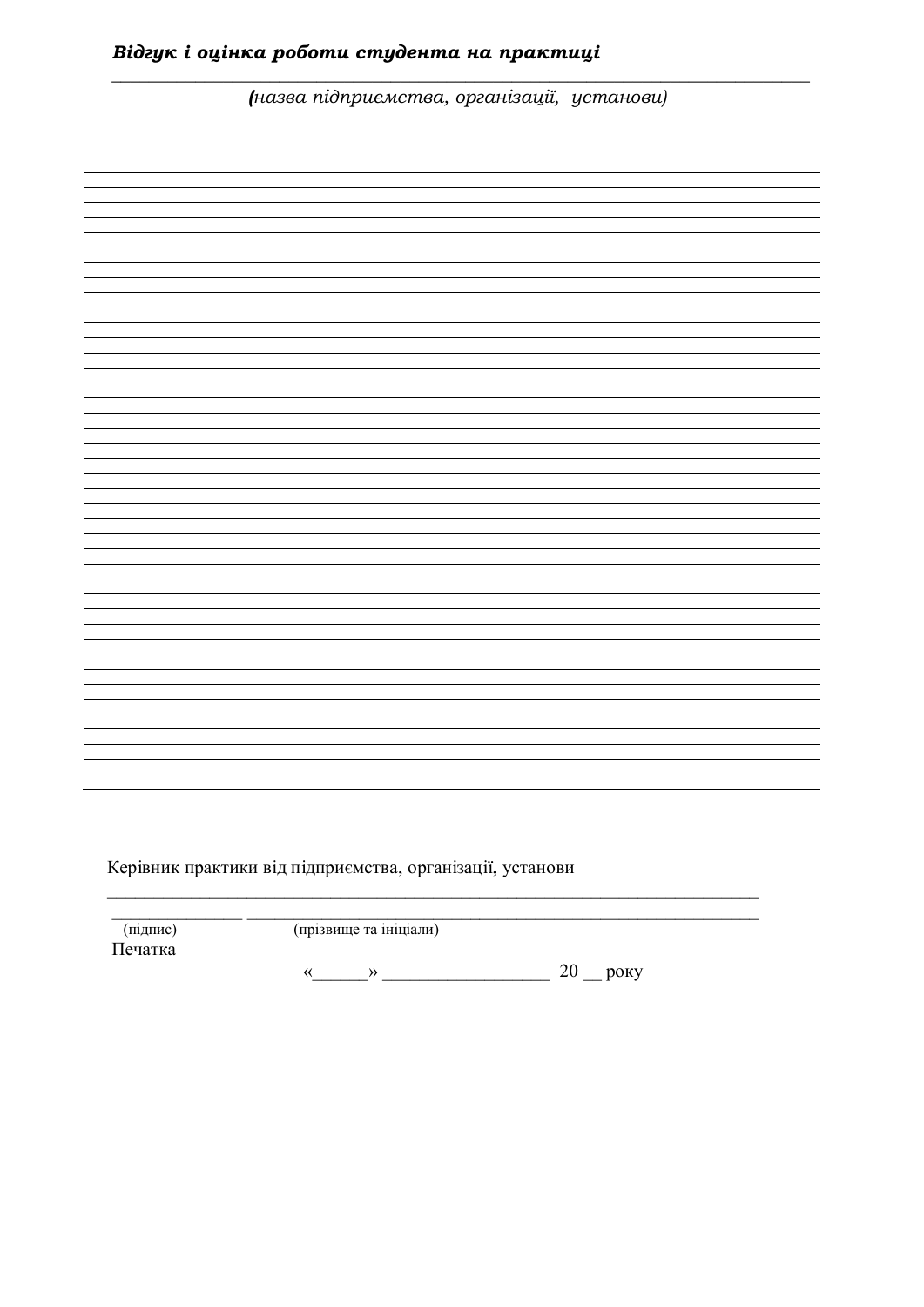Висновок керівника практики від вищого навчального закладу про *ȝȞȜȣȜȒȔȓțțȭȝȞȎȘȠȖȘȖ*

| Дата складання заліку " | 20<br>року |
|-------------------------|------------|
| Оцінка:                 |            |
| за національною         |            |
| шкалою                  |            |
|                         | (словами)  |
| кількість балів         |            |

\_\_\_\_\_\_\_\_\_\_\_\_\_\_\_\_\_\_\_\_\_\_\_\_\_\_\_\_\_\_\_\_\_\_\_\_\_\_\_\_\_\_\_\_\_\_\_\_\_\_\_\_\_\_\_\_\_\_\_\_\_\_\_\_\_

\_\_\_\_\_\_\_\_\_\_\_\_\_\_\_\_\_\_\_\_\_\_\_\_\_\_\_\_\_\_\_\_\_\_\_\_\_\_\_\_\_\_\_\_\_\_\_\_\_\_\_\_\_\_\_\_\_\_\_\_\_\_\_\_\_\_\_\_\_\_

(цифрами і словами)

Керівник практики від вищого навчального закладу

 $\overline{\phantom{a}}$  , where  $\overline{\phantom{a}}$ 

(підпис) (прізвище та ініціали)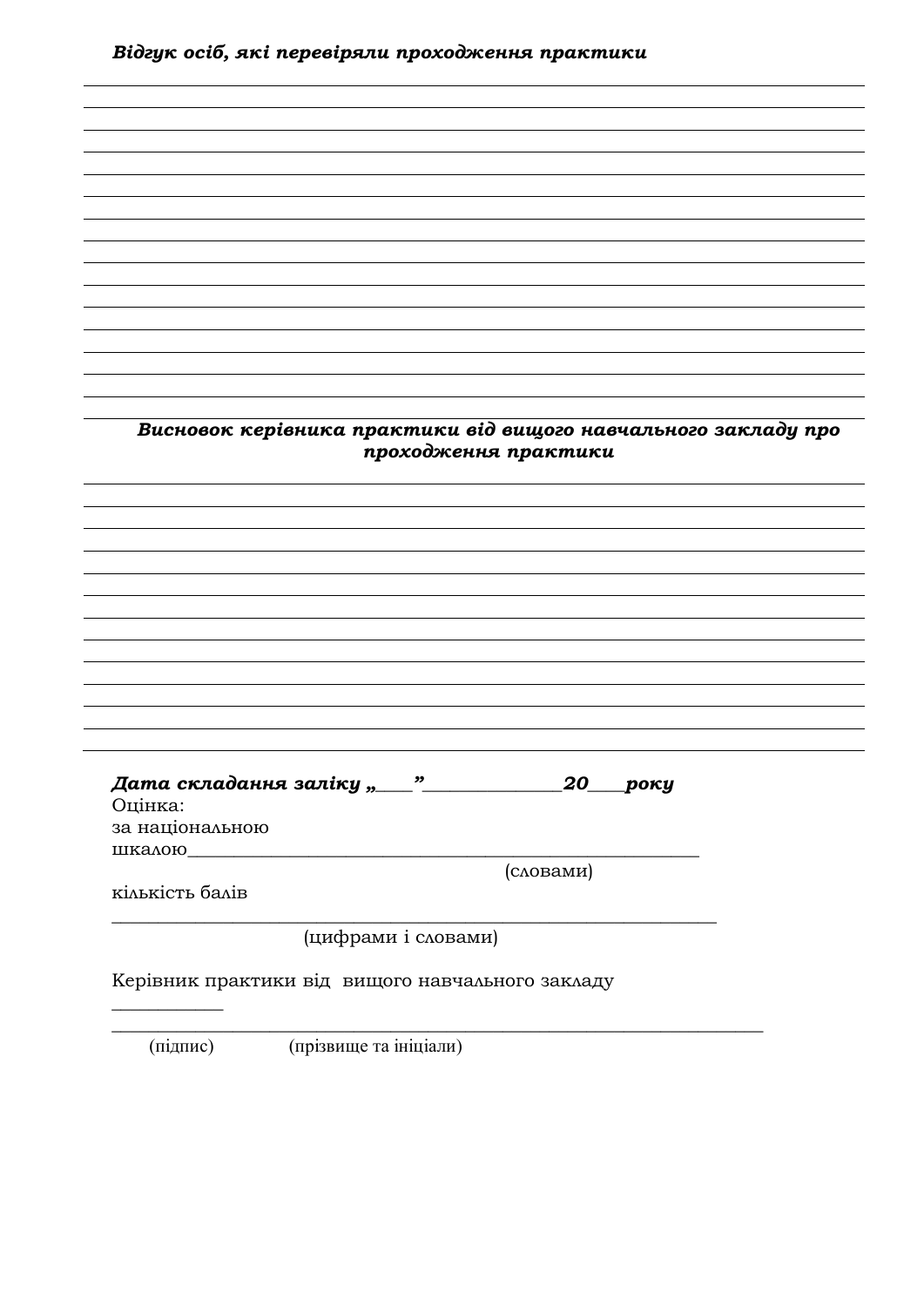# Методичні рекомендації для виконання самостійної роботи при проходженні переддипломної практики для IV курсу відділення "Сестринська справа"

## *I. Медсестринство в терапії (стаціонар) – 20 годин*

1. Провести курацю трьох хворих, яких студент спостерігає на протязі всіх днів проходження практики в терапевтичному відділенні. На одного з них заводиться медсестринська історія хвороби. На всіх трьох заповнити слідуючи таблицю:

| Дата | Прізвище, ім'я, по батькові | Діагноз<br>лікарський | Діагноз<br>медсестринський | Проведені<br>маніпуляції |
|------|-----------------------------|-----------------------|----------------------------|--------------------------|
|      |                             |                       |                            |                          |
|      |                             |                       |                            |                          |
|      |                             |                       |                            |                          |

2. Провести нічне чергування в терапевтичному відділенні. Описати все, що студент виконував на нічному чергуванні, наприклад:

чергування почалося в 20 годин, був присутній на передачі зміни медсестрою К. медсестрі С.. Потім я приймав участь у розкладанні ліків для хворих, виконував слідуючи маніпуляції: *xворому* В, 26 років Д-з: . – в/м ін'єкцію р-ну анальгіну 50%- 2 мл та 1% р-н димедролу 1 мл

 $x\epsilon$ еорому К., 45 років Д-з: магнію сульфат 25% 7 мл в/м повільно.

 $\Pi$ ояснював хворому Н. 38 років Д-з: як збирати аналіз сечі за методом Зимницького.  $\alpha$  Зранку проводив забір крові на біохімічний аналіз (ревмопроби) хворому С. 38 роки Д-з: *Aналіз крові на рівень цукру хворому Г. 56 років Д-з:* 

Закінчилось чергування у 8 годині перездачею зміни медсестрі Н.

 $\Box$ *Нідпис чергової медсестри ɉɿɞɩɢɫɱɟɪɝɨɜɨɝɨɥɿɤɚɪɹ\_\_\_\_\_\_\_\_\_\_\_\_\_\_\_\_\_\_\_\_\_\_\_\_\_\_*

## $II.$  *Медсестринство в терапії (поліклініка) – 16 годин*

1. Під керівництвом дільничної медсестри провести активний патронаж трьох пацієнтів з соціально незахищених верст населення. Провести інтерв'ю, виявити існуючи проблеми та спланувати медсестринські втручання, запропонувати своє рішення соціальних проблем даних πanieнтiв.

## $III.Me$ дсестринство в хірургії (стаціонар) – 20 годин

1. Провести курацю трьох хворих, яких студент спостерігає на протязі всіх днів проходження практики в хірургічному. На одного з них заводиться медсестринська історія хвороби. На всіх трьох заповнити слідуючи таблицю:

| Дата | Прізвище, ім'я, по батькові | Діагноз    | Діагноз         | Проведені<br>маніпуляції |
|------|-----------------------------|------------|-----------------|--------------------------|
|      |                             | лікарський | медсестринський |                          |
|      |                             |            |                 |                          |
|      |                             |            |                 |                          |
|      |                             |            |                 |                          |
|      |                             |            |                 |                          |
|      |                             |            |                 |                          |
|      |                             |            |                 |                          |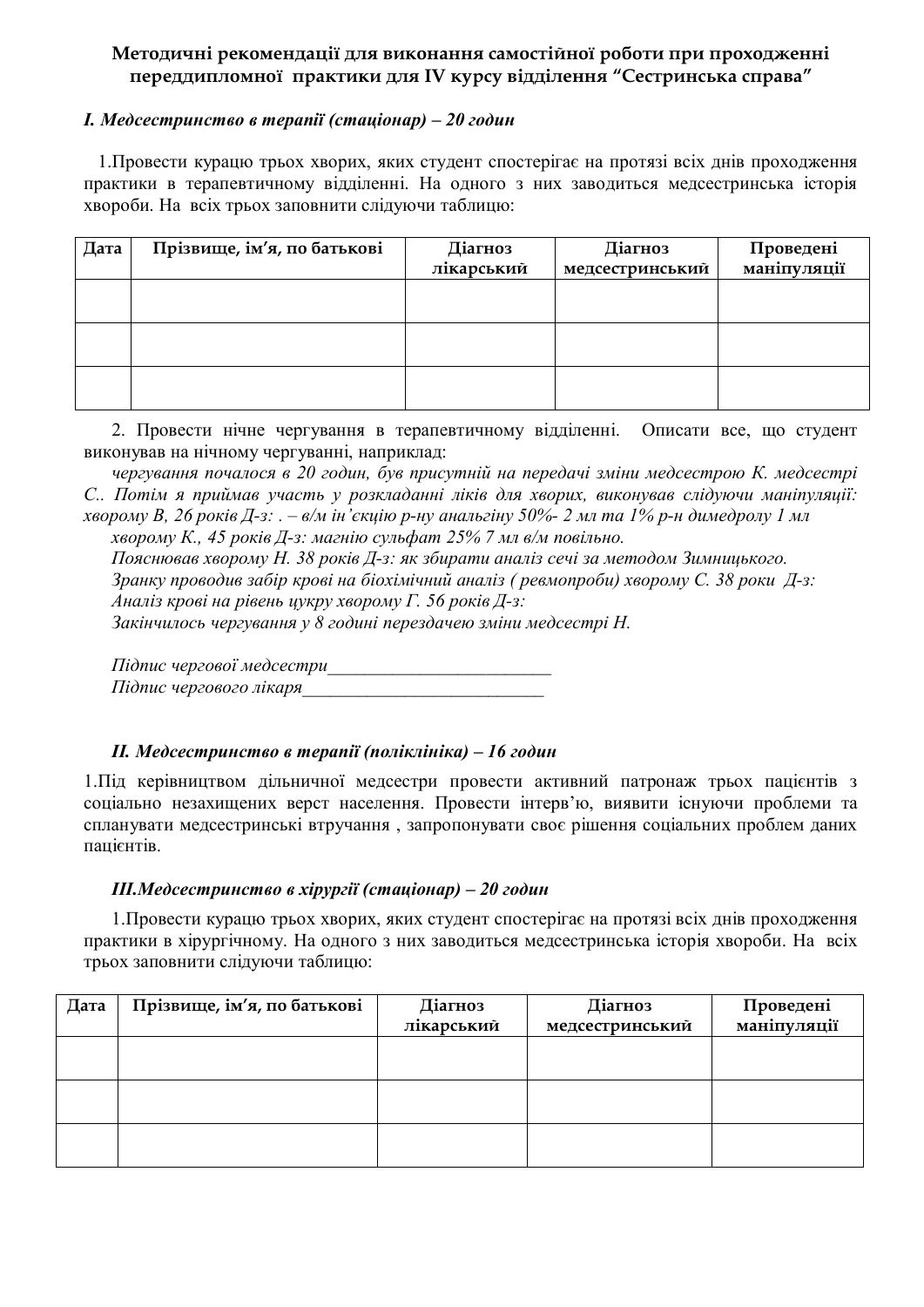2. Провести нічне чергування в хірургічному відділенні. Описати все, що студент виконував на нічному чергуванні за такою ж схемою, як і в терапевтичному відділенні.

#### **IV.** Медсестринство в хірургії (поліклініка) – 16 годин

## **Варіант №1**

# **Травматологічний кабінет**

Проаналізувати зв'язок професії, віку та характеру отриманих травм.

#### Для цього заповнити слідуючи таблицю:

| N <sub>0</sub> | Прізвище, ім'я, по батькові | Bik | Професія | Діагноз |
|----------------|-----------------------------|-----|----------|---------|
|                |                             |     |          |         |
|                |                             |     |          |         |
|                |                             |     |          |         |
|                |                             |     |          |         |
|                |                             |     |          |         |
|                |                             |     |          |         |
|                |                             |     |          |         |
|                |                             |     |          |         |
|                |                             |     |          |         |

 $3$ робіть Ваш висновок:

#### **Варіант №2**

#### Онкологічний кабінет

Проаналізувати зв'язок професії, віку, статі та шкідливих звичок з характером онкологічних захворювань. Для цього на протязі трьох днів заповнити слідуючи таблицю:

 $\mathcal{L} = \{ \mathcal{L} \mathcal{L} \mathcal{L} \mathcal{L} \mathcal{L} \mathcal{L} \mathcal{L} \mathcal{L} \mathcal{L} \mathcal{L} \mathcal{L} \mathcal{L} \mathcal{L} \mathcal{L} \mathcal{L} \mathcal{L} \mathcal{L} \mathcal{L} \mathcal{L} \mathcal{L} \mathcal{L} \mathcal{L} \mathcal{L} \mathcal{L} \mathcal{L} \mathcal{L} \mathcal{L} \mathcal{L} \mathcal{L} \mathcal{L} \mathcal{L} \mathcal{L} \mathcal{L} \mathcal{L} \mathcal{L} \$ 

| $N_{\!\!\scriptscriptstyle 2}$ | Прізвище, ім'я, по<br>батькові | Bik | Стать | Професія | Шкідливі<br>звички | Діагноз |
|--------------------------------|--------------------------------|-----|-------|----------|--------------------|---------|
|                                |                                |     |       |          |                    |         |
|                                |                                |     |       |          |                    |         |
|                                |                                |     |       |          |                    |         |
|                                |                                |     |       |          |                    |         |
|                                |                                |     |       |          |                    |         |
|                                |                                |     |       |          |                    |         |
|                                |                                |     |       |          |                    |         |
|                                |                                |     |       |          |                    |         |

 $\mathcal{L} = \{ \mathcal{L} \mathcal{L} \mathcal{L} \mathcal{L} \mathcal{L} \mathcal{L} \mathcal{L} \mathcal{L} \mathcal{L} \mathcal{L} \mathcal{L} \mathcal{L} \mathcal{L} \mathcal{L} \mathcal{L} \mathcal{L} \mathcal{L} \mathcal{L} \mathcal{L} \mathcal{L} \mathcal{L} \mathcal{L} \mathcal{L} \mathcal{L} \mathcal{L} \mathcal{L} \mathcal{L} \mathcal{L} \mathcal{L} \mathcal{L} \mathcal{L} \mathcal{L} \mathcal{L} \mathcal{L} \mathcal{L} \$ 

3робіть Ваш висновок: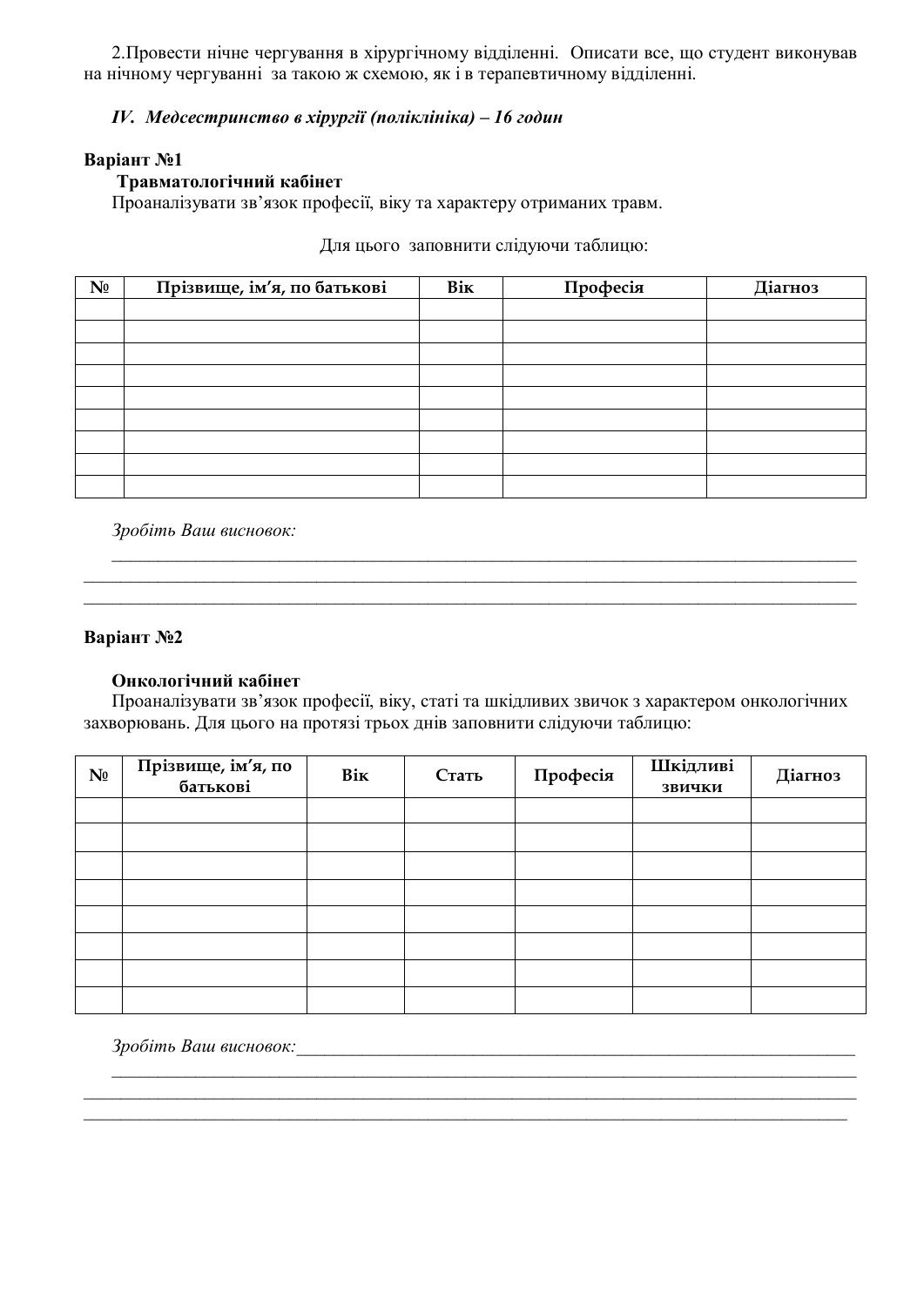## *V. Медсестринство в педіатрії (стаціонар) – 20 годин*

1. Провести нічне чергування в дитячому відділенні. Оформити слідуючи таблицю:

| $N$ <sup>o</sup> $\Pi$ / $\Pi$ | Прізвище, ім'я, по<br>батькові | Діагноз<br>лікарський | Діагноз<br>медсестринський | Проведені<br>маніпуляції |
|--------------------------------|--------------------------------|-----------------------|----------------------------|--------------------------|
|                                |                                |                       |                            |                          |
|                                |                                |                       |                            |                          |
|                                |                                |                       |                            |                          |
|                                |                                |                       |                            |                          |
|                                |                                |                       |                            |                          |
|                                |                                |                       |                            |                          |
|                                |                                |                       |                            |                          |

 $\Box$ *iдпис чергової медсестри*  $\Box$ *Нопис чергового лікаря* 

2. Написати та прочитати у відділенні лекцію на одну з перерахованих тем:

- дієтотерапія при алергічному діатезі; ведення харчового щоденника;
- профілактичні щеплення, їх важливість для здоров'я дитини;
- кишкові інфекції, як їх попередити;
- дифтерія –небезпечне захворювання дитячого віку;
- як шкідливі звички вагітної впливають на плід.

#### $V$ *I. Медсестринство в педіатрії (поліклініка) – 16 годин.*

Провести активний патронаж здорової дитини (разом з дільничною медсестрою). Для даної дитини скласти меню

3разок: *ɒɬɟɮɸɤȾɟɧɿɫ, 4 ɦɿɫɹɰɿ 1 ɬɢɠɞɟɧɶ , ɲɬɭɱɧɟɜɢɝɨɞɨɜɭɜɚɧɧɹ. Ɇɚɫɚɬɿɥɚ 6500*

 $V_{\partial \phi \delta$ <sub>*o*e $\mu \tilde{u}$ </sub> = 6500:7=930<sub>MJ</sub> *V*<sub>pa306u $\tilde{u}$  =930:5=185*M* $\tilde{u}$ </sub>

 $6^{00}$  <sup>-</sup> «Малиш» -185 мл  $10^{00}$  <sup>-</sup> *cik фруктовий з м'якоттю* 50,0 + «Малиш» - 135мл  $14<sup>00</sup>$  - овочеве п'юре 185мл *18*<sup>00</sup> – "Малиш" –185 мл 22<sup>00</sup> - "Малиш" –185 мл

2. Виділити 7 годин для самостійної роботи в кабінеті щеплень.

Скласти план профілактичних щеплень для здорової дитини 3, 5, 6, 12, 18 місяців. 3разок: *<u>Іллюк Таня 4 місяці</u>*  $\overline{I}$  день- щеплення проти вірусного гепатиту  $5$  днів –БЦЖ 0,1 мл внутришньошкірно  $1$  *місяць - - щеплення проти вірусного гепатиту* 3 місяці – АКДП 0,5мл внутришньом 'язово + 4 краплі поліомієліту в рот.